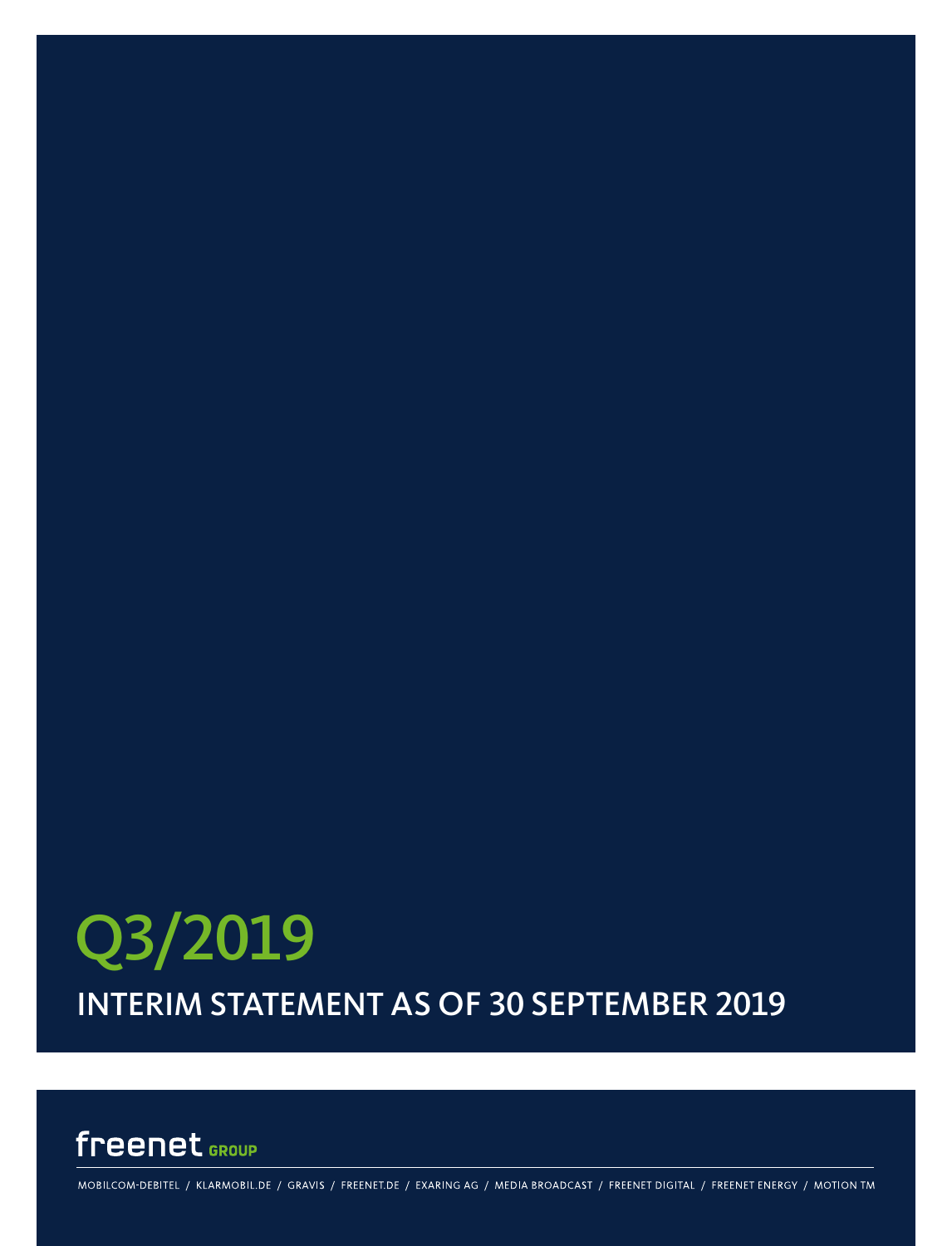

| <b>COURSE OF BUSINESS AND SIGNIFICANT EVENTS  04</b>        |  |
|-------------------------------------------------------------|--|
| NET ASSETS, FINANCIAL POSITION AND RESULTS OF OPERATIONS 06 |  |
| REPORT ON POST-BALANCE SHEET DATE EVENTS 10                 |  |
| REPORT ON OPPORTUNITIES AND RISKS 10                        |  |
| REPORT ON EXPECTED DEVELOPMENTS  11                         |  |
| SELECTED FINANCIAL INFORMATION  12                          |  |
|                                                             |  |
|                                                             |  |
|                                                             |  |
|                                                             |  |
|                                                             |  |
|                                                             |  |
|                                                             |  |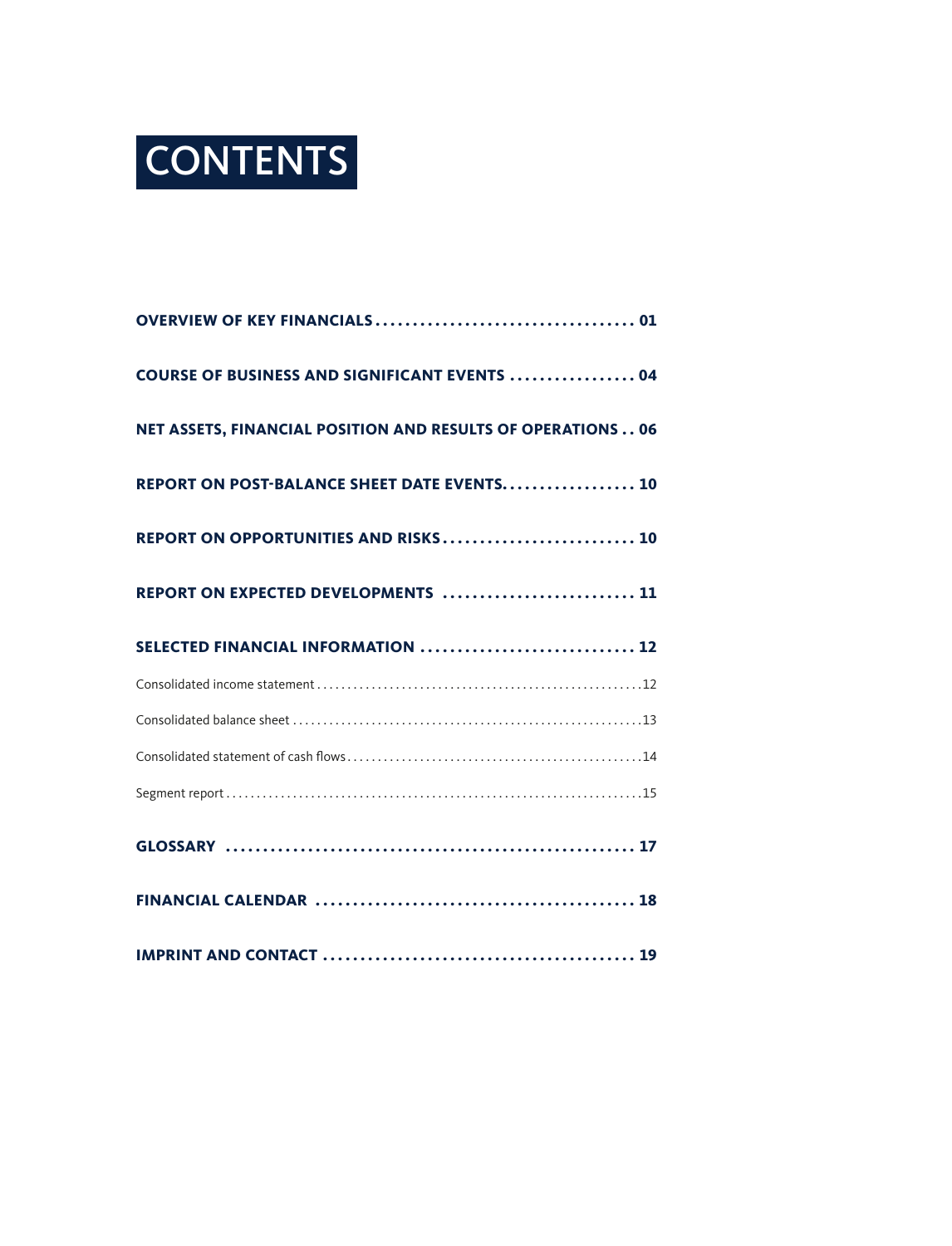# OVERVIEW OF KEY FINANCIALS GROUP ¹

## **OPERATIONS**

| In EUR million/as indicated                   | Q1-Q3/2019 Q1-Q3/2018 | restated <sup>2</sup> | Q3/2019 | O2/2019 | Q3/2018<br>restated <sup>2</sup> |
|-----------------------------------------------|-----------------------|-----------------------|---------|---------|----------------------------------|
| Revenue                                       | 2,130.0               | 2,103.3               | 741.0   | 699.1   | 717.0                            |
| Gross profit                                  | 666.1                 | 668.6                 | 219.4   | 219.4   | 222.9                            |
| <b>EBITDA</b>                                 | 325.8                 | 327.9                 | 110.3   | 107.5   | 123.0                            |
| EBIT                                          | 210.2                 | 230.6                 | 72.1    | 68.8    | 92.4                             |
| <b>EBT</b>                                    | 189.3                 | 162.6                 | 66.2    | 62.0    | 37.5                             |
| Consolidated profit                           | 169.3                 | 148.1                 | 57.6    | 55.5    | 40.0                             |
| Earnings per share in EUR (basic and diluted) | 1.38                  | 1.22                  | 0.46    | 0.45    | 0.33                             |

### **BALANCE SHEET**

| In EUR million/as indicated  | 30.9.2019 | 30.9.2018 | 30.9.2019 | 30.6.2019 | 30.9.2018 |
|------------------------------|-----------|-----------|-----------|-----------|-----------|
| Total equity and liabilities | 4.894.5   | 4.799.7   | 4.894.5   | 4.911.6   | 4.799.7   |
| Equity                       | 1.281.0   | 1.315.3   | 1.281.0   | 1.242.0   | 1.315.3   |
| Equity ratio in %            | 26.2      | 27.4      | 26.2      | 25.3      | 27.4      |

# **FINANCES AND INVESTMENTS**

| In EUR million                            | Q1-Q3/2019 Q1-Q3/2018 | restated <sup>2</sup> | Q3/2019 | O2/2019 | Q3/2018<br>restated <sup>2</sup> |
|-------------------------------------------|-----------------------|-----------------------|---------|---------|----------------------------------|
| Free cash flow                            | 199.2                 | 210.1                 | 72.4    | 81.5    | 75.0                             |
| Depreciation, amortisation and impairment | 115.5                 | 97.3                  | 38.3    | 38.7    | 30.6                             |
| Net investments (CAPEX)                   | 27.0                  | 33.7                  | 11.4    | 8.7     | 10.1                             |
| Net debt                                  | 2.102.5               | 1.902.6               | 2,102.5 | 2.175.1 | 1,902.6                          |
| Adjusted net debt                         | 1,151.1               | 837.1                 | 1,151.1 | 1.272.1 | 837.1                            |

### **SHARE**

|                                      | 30.9.2019 | 30.9.2018 | 30.9.2019 | 30.6.2019 | 30.9.2018 |
|--------------------------------------|-----------|-----------|-----------|-----------|-----------|
| Closing price Xetra in EUR           | 18.89     | 20.70     | 18.89     | 17.60     | 20.70     |
| Number of issued shares in '000s     | 128,061   | 128.061   | 128,061   | 128.061   | 128,061   |
| Market capitalisation in EUR million | 2.419.1   | 2.650.9   | 2.419.1   | 2.253.2   | 2,650.9   |

### **EMPLOYEE**

|          | 30.9.2019    | 30.9.2018 | 30.9.2019 | 30.6.2019 | 30.9.2018 |
|----------|--------------|-----------|-----------|-----------|-----------|
| Employee | ำาา<br>4,222 | 4.155     | 4,222     | 4,141     | 4.155     |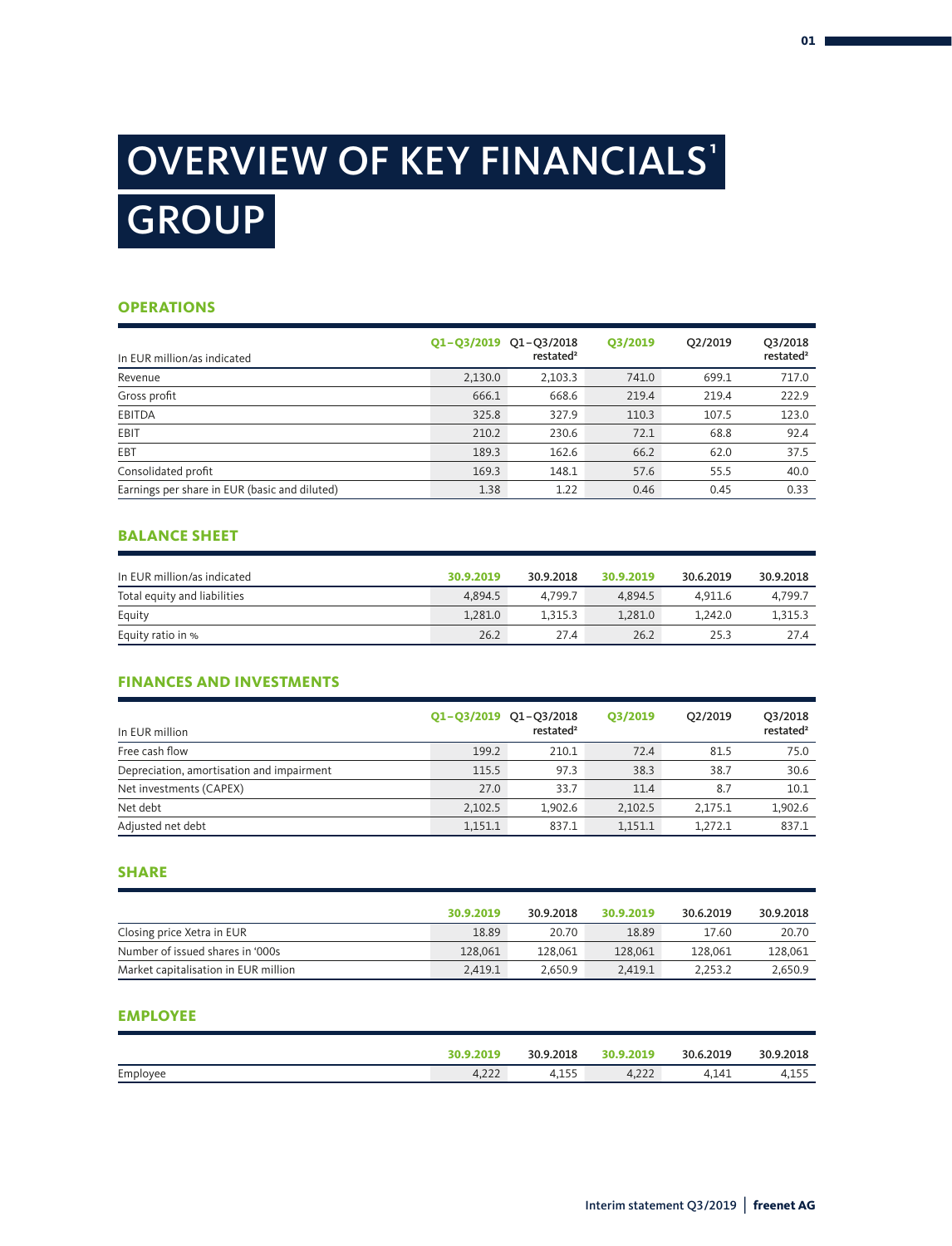# OVERVIEW OF KEY FINANCIALS' MOBILE COMMUNICATIONS SEGMENT

# **CUSTOMER FIGURES<sup>3</sup>**

| In millions              | $Q1 - Q3/$<br>2019 | $Q1 - Q3/$<br>2018 | O3/2019 | O <sub>2</sub> /2019 | Q3/2018 |
|--------------------------|--------------------|--------------------|---------|----------------------|---------|
| Postpaid                 | 6.866              | 6.869              | 6.866   | 6.834                | 6.869   |
| Net change, postpaid     | $-0.030$           | 0.158              | 0.032   | $-0.028$             | 0.041   |
| freenet FUNK             | 0.031              |                    | 0.031   | 0.020                |         |
| Net change, freenet FUNK | 0.031              |                    | 0.010   | 0.020                |         |

### **OPERATIONS**

| In EUR million | $Q1 - Q3/$<br>2019 | $Q1 - Q3/$<br>2018<br>restated <sup>2</sup> | O3/2019 | Q2/2019 | Q3/2018<br>restated <sup>2</sup> |
|----------------|--------------------|---------------------------------------------|---------|---------|----------------------------------|
| Revenue        | 1,928.7            | 1.892.4                                     | 672.7   | 631.3   | 654.2                            |
| Gross profit   | 517.8              | 540.0                                       | 169.3   | 168.9   | 185.2                            |
| EBITDA         | 281.8              | 281.6                                       | 94.9    | 90.4    | 99.8                             |

# **MONTHLY AVERAGE REVENUE PER USER (ARPU)**

| In EUR                                   | $O1 - O3/$<br>2019 | $O1 - O3/$<br>2018 | O3/2019 | O2/2019 | Q3/2018 |
|------------------------------------------|--------------------|--------------------|---------|---------|---------|
| Postpaid ARPU without hardware (IFRS 15) | 18.8               | 19.1               | 18.8    | 18.8    | 19.2    |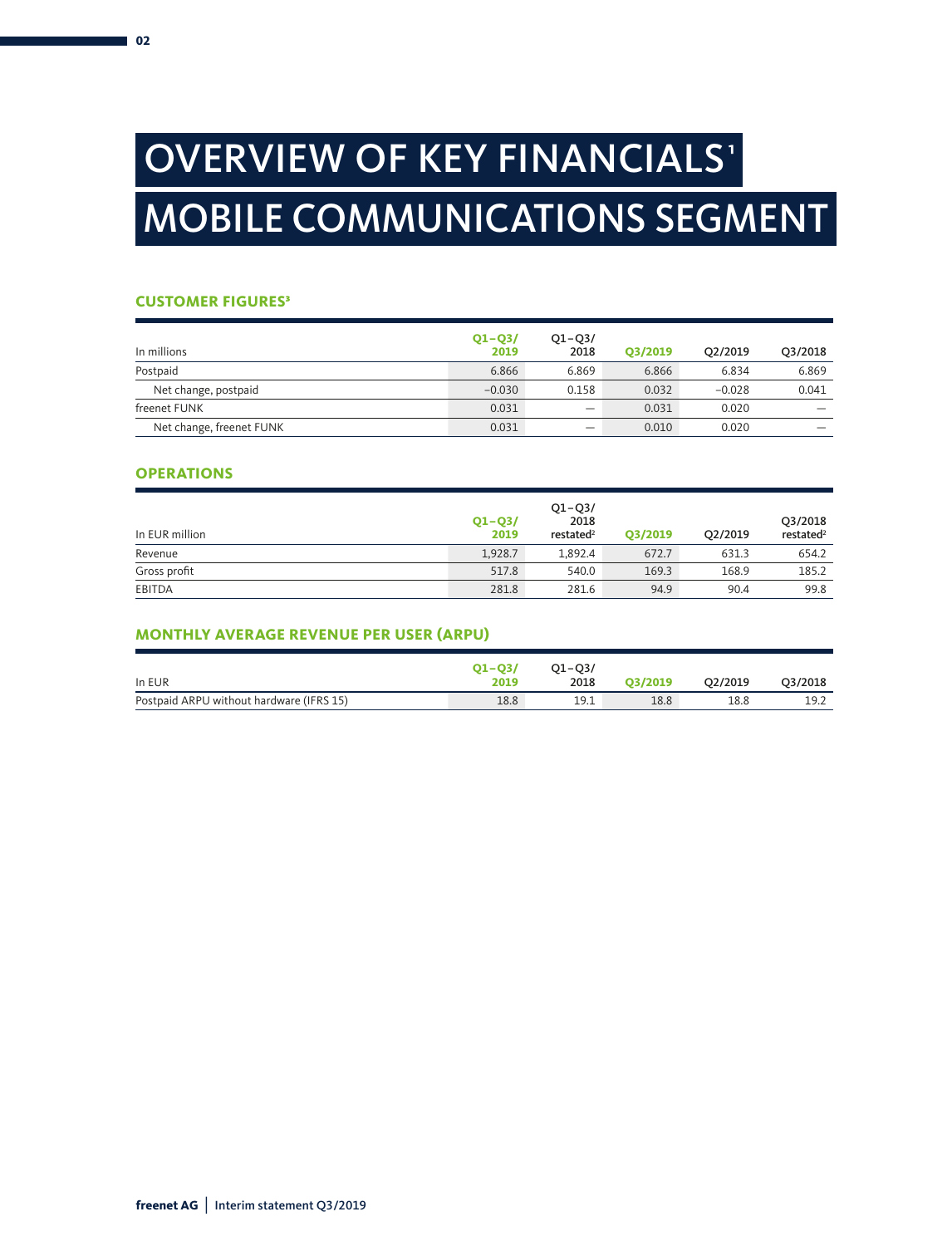# OVERVIEW OF KEY FINANCIALS' TV AND MEDIA SEGMENT

### **CUSTOMER FIGURES3**

| In '000s                                 | $Q1 - Q3/$<br>2019 | $Q1 - Q3/$<br>2018 | O3/2019 | O2/2019 | Q3/2018 |
|------------------------------------------|--------------------|--------------------|---------|---------|---------|
| freenet TV subscribers (RGU)             | 1,036.6            | 901.5              | 1,036.6 | 1.037.5 | 901.5   |
| Net change, freenet TV subscribers (RGU) | 22.4               | $-0.6$             | $-0.9$  | 17.3    | $-99.2$ |
| waipu.tv subscribers                     | 365.8              | 202.4              | 365.8   | 331.9   | 202.4   |
| Net change, waipu.tv subscribers         | 114.1              | 100.1              | 33.9    | 45.6    | 28.1    |

### **OPERATIONS**

| In EUR million | $Q1 - Q3/$<br>2019 | $Q1 - Q3/$<br>2018 | O3/2019 | O2/2019 | Q3/2018 |
|----------------|--------------------|--------------------|---------|---------|---------|
| Revenue        | 187.8              | 211.3              | 63.8    | 62.9    | 62.5    |
| Gross profit   | 120.4              | 100.8              | 40.6    | 40.7    | 28.6    |
| <b>EBITDA</b>  | 52.6               | 53.5               | 19.4    | 18.9    | 25.5    |

<sup>&#</sup>x27; Unless indicated otherwise, we refer to the section "Definition of alternative performance measures" in the 2018 Annual Report for the<br>definition of the key figures.

<sup>2</sup> The comparative figures were adjusted due to the refocusing of the internal management system effective from 2019 and the associated redefinition of various performance measures. For information on the changes, see the sections "Internal management system" and "Alternative performance measures" in the 2018 Annual Report.

<sup>&</sup>lt;sup>3</sup> At the end of the period.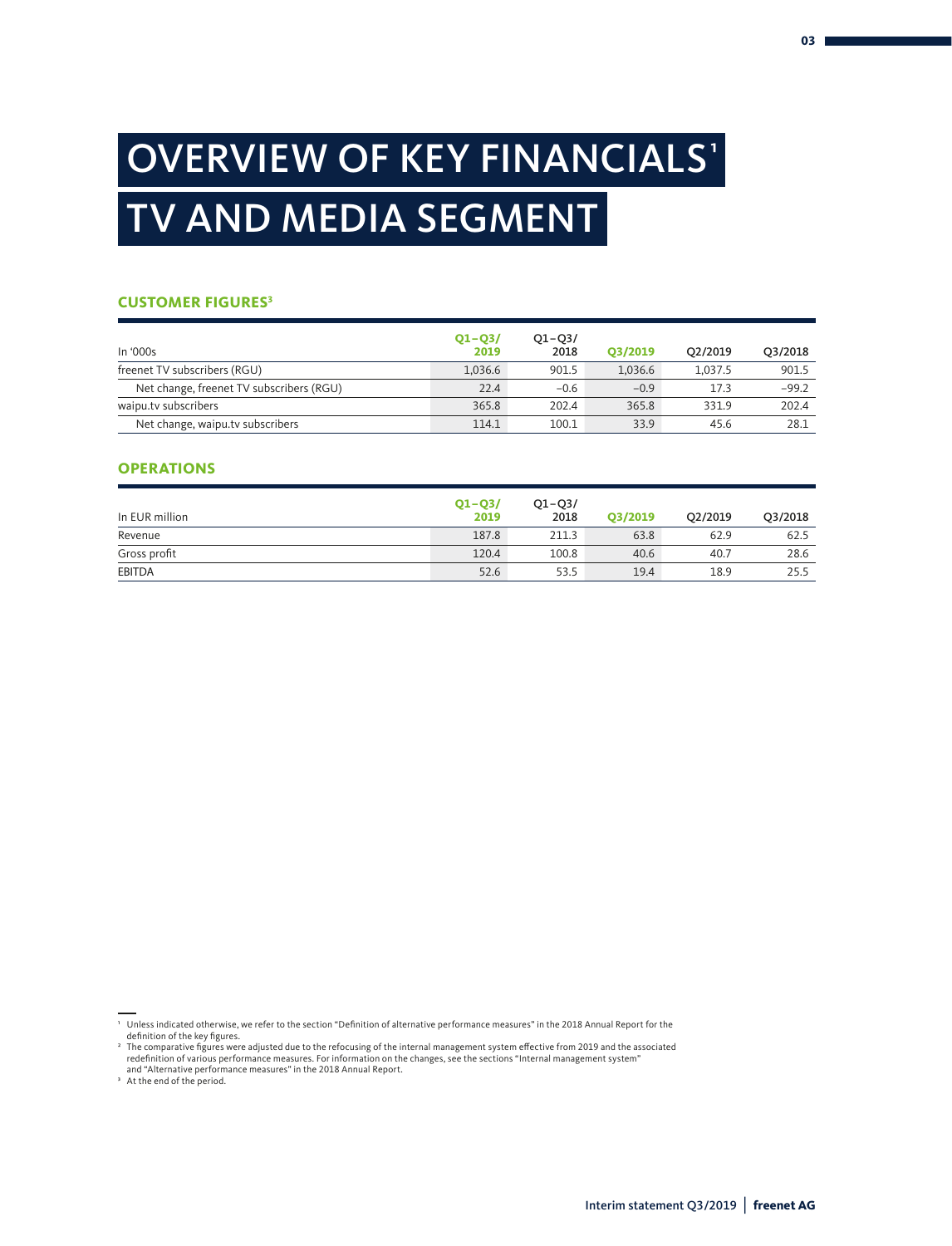# COURSE OF BUSINESS AND SIGNIFICANT EVENTS

### **SOLID BUSINESS PERFORMANCE CONTINUES IN 2019**

Posting stable or slightly improved figures in the third quarter, the freenet Group remains well on course to achieve its targets announced for the 2019 financial year. Revenue reached 741.0 million euros in the third quarter; this represents a slight increase of 3.3 per cent compared with the same period of the previous year. At 219.4 million euros, gross profit was also at a similar level to the third quarter of 2018, whereas EBITDA remained around 12.7 million euros below the prior-year figure at 110.3 million euros. Free cash flow once again reached the level of the same quarter last year at 72.4 million euros.

It is important to note as that EBITDA includes regulatory effects (IFRS 16, international calls/roaming and analogue radio divestment), only limited comparison with the previous year is possible. For the third quarter, revenue from the sale of the analogue radio infrastructure amounting to around 16.5 million euros recorded in the previous year should be highlighted, as well as a negative effect of approximately 6.9 million euros from international calls/roaming and a positive IFRS 16 effect of 11.2 million euros in the third quarter of 2019. When adjusted for these effects, EBITDA remained virtually unchanged on a quarterly basis (Q3/2019: 106.0 million euros; Q3/2018: 106.5 million euros).

The figures for the first nine months of the current financial year are as follows:

- revenue of 2.130 billion euros (Q1 Q3/2018: 2.103 billion euros or +1.3 per cent),
- gross profit of 666.1 million euros (Q1-Q3/2018: 668.6 million euros or –0.4 per cent),
- EBITDA (excluding regulatory effects) of 325.8 million euros (Q1–Q3/2018: 327.9 million euros or –0.6 per cent), and
- free cash flow of 199.2 million euros (Q1-Q3/2018: 210.1 million euros or –5.2 per cent).

EBITDA adjusted for regulatory effects rose by around 2.0 million euros year-on-year in the first nine months of 2019 to reach 304.8 million euros (Q1–Q3/2018: 302.9 million euros).

# **ENCOURAGING PERFORMANCE OF THE MOBILE COMMUNICATIONS SEGMENT**

In its core business focusing on postpaid customers with a two-year contract, the freenet Group completed a qualityrelated restructuring of the tariff mix and adjusted its product management in its own sales channels in the first half of 2019. The number of highly profitable contract customers decreased slightly for the first time in 26 quarters, although revenue from postpaid services remained stable. The freenet Group returned to the previous years' growth in the third quarter, with the number of postpaid customers rising by 32,200 to 6.866 million. This once again underlines the strong competitive positioning of the Group and the mobilcom-debitel brand in this fiercely competitive customer segment, and the effectiveness of the measures implemented in particular. Otherwise, postpaid ARPU remained stable at 18.8 euros (Q2/2019: 18.8 euros, both excluding hardware) while postpaid revenue from services also remained largely unchanged at 387.2 million euros (Q2/2019: 385.2 million euros; Q3/2018: 395.5 million euros). Revenue from services in the no-frills/prepaid segment was also on a par with the previous quarter at 35.1 million euros (Q2/2019: 33.8 million euros). The reception for freenet FUNK was also highly encouraging, with around 10,000 customers opting to subscribe to the fully digital mobile phone tariff we introduced in May 2019 during the third quarter. As a result, the total number of active cards reached 30,625 at the end of-quarter reporting date (Q2/2019: 20,392 active customers).

A number of initiatives contributed to the positive performance of the core Mobile Communications segment. At the start of the quarter, mobilcom-debitel reached a partnership agreement with Expert SE, expanding the potential sales network of freenet's main brand to include around 420 of retail partner Expert's electronics stores across Germany. At the same time, the Group is working continually to improve its tariff conditions and proximity to customers.

With this in mind, the freenet Group began activating LTE options for all customers of its key mobile communications brands in the third quarter. In addition to the main brand,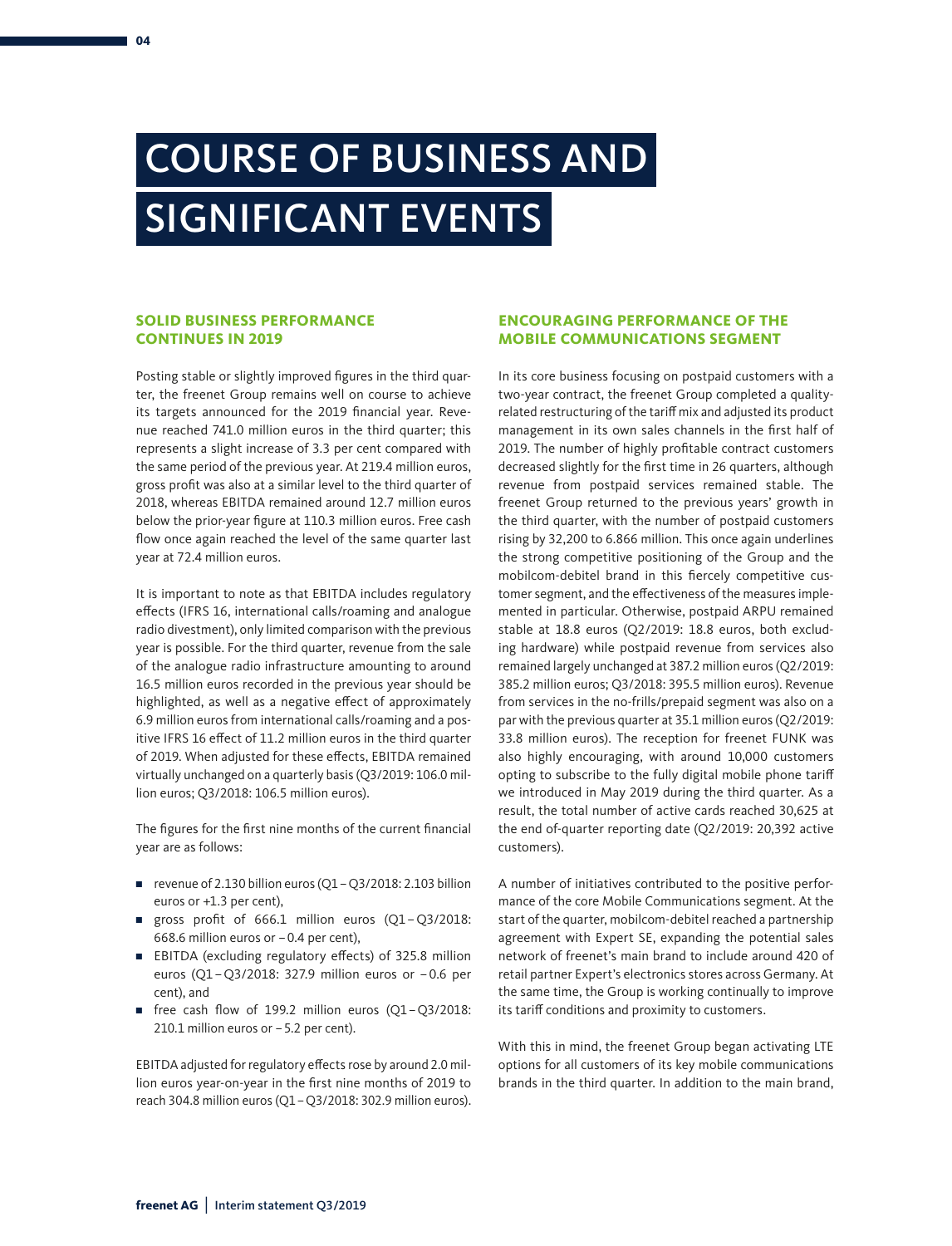klarmobil enjoyed success with its highly attractive offers during the summer, for example with a top LTE tariff including a reasonably-priced Galaxy smartphone and a Samsonite wheeled suitcase for around 8 euros per month, an Allnet flat with 2GB of data for around 5 euros per month, and a reduced-price LTE option on the Deutsche Telekom network. The discount brand also expanded its customer support offering with a special WhatsApp bot that answers users' questions in a matter of seconds. Both klarmobil and mobilcom-debitel once again came out on top in several comparison tests and customer surveys.

## **DIGITAL LIFESTYLE PORTFOLIO MAKING STEADY REVENUE CONTRIBUTIONS**

The Mobile Communications business is supplemented by the digital lifestyle business. Under this umbrella, the Company offers products and services for digital living in areas such as entertainment, infotainment and data security.

Among the third-quarter highlights were the now traditional Sunday Stunner deals and competitive offers for the new iPhone 11 models shortly after its launch in September. As a result of these activities, the segment made another noteworthy contribution to the freenet Group's revenue, as it did in previous quarters and years (Q3/2019: 46.5 million euros). Revenue in the first nine months of the year amounted to 133.2 million euros, up slightly by 2.2 per cent compared to the same period in 2018 (130.4 million euros).

# **TV AND MEDIA SEGMENT CONSTANTLY EXPANDING**

The steady growth in the scope, quality and number of TV customers is continuing in the second half of 2019. Since the start of July, waipu.tv can also be used without additional device on Android-based televisions and streaming boxes, while the streaming platform has already been available on Apple TV since May this year. The app for this service can be downloaded via the Play Store on smart TVs and used wirelessly via WiFi. As a result, waipu.tv now serves a very wide range of devices, from Apple TV and Android-based smart TVs to Amazon Fire TV and mobile devices.

At the start of September, EXARING AG also began a sales collaboration with broadband provider NetCom BW. This was preceded by the joint development of a collaboration

model between EXARING and BREKO, the purchasing group of the Bundesverband für Breitbandkommunikation e.V. (German Federal Broadband Communication Association). This collaboration began in early 2018 with the aim of being able to offer the association's members an attractive IPTV product for private customers. As part of this cooperation, NetCom BW pushed ahead with the implementation of such an IPTV product. At the same time, waipu.tv's channel portfolio expanded to include another three specialist stations.

So far, waipu.tv is significantly exceeding expectations for the year as a whole. The Group originally anticipated 350,000 subscribers by the end of 2019, but this figure was exceeded back in August. By the end of September, waipu.tv already had 365,800 subscribers – an increase of 33,900 users in the third quarter and 114,100 since the start of the year. The sales collaboration with Telefónica Deutschland only began in May and has contributed a relevant number of new users.

In the area of traditional linear television in full HD quality, freenet TV ran a 360-degree campaign under the slogan "So entspannt kann Fernsehen sein" ("This is how relaxing television can be") in the third quarter. Over a ten-week period, a 20-second TV commercial was broadcast on Germany's most popular privately owned channels, particularly those of the ProSiebenSat1 Group and the RTL Deutschland media group. During the campaign, customers received three months free when registering for and activating a 12-month prepaid card.

In parallel with IFA 2019, freenet TV then reduced the new CI module price to around 35 euros in September; this device updates televisions and digital receivers to receive HD programmes via antenna. In addition to around 69 HD channels, the offer also includes freenet TV Connect, the Internet-based supplementary service with access to additional channels, apps and media libraries.

As a result, our expectations for 2019 as a whole also anticipate further growth in the popularity of this product, proving that traditional antenna-based television in brilliant full HD quality still has a loyal fan base numbering in the millions across Germany. By the end of September, the number of revenue-generating users (RGUs) of freenet TV reached 1.037 million subscribers, up 22,400 since the start of the year.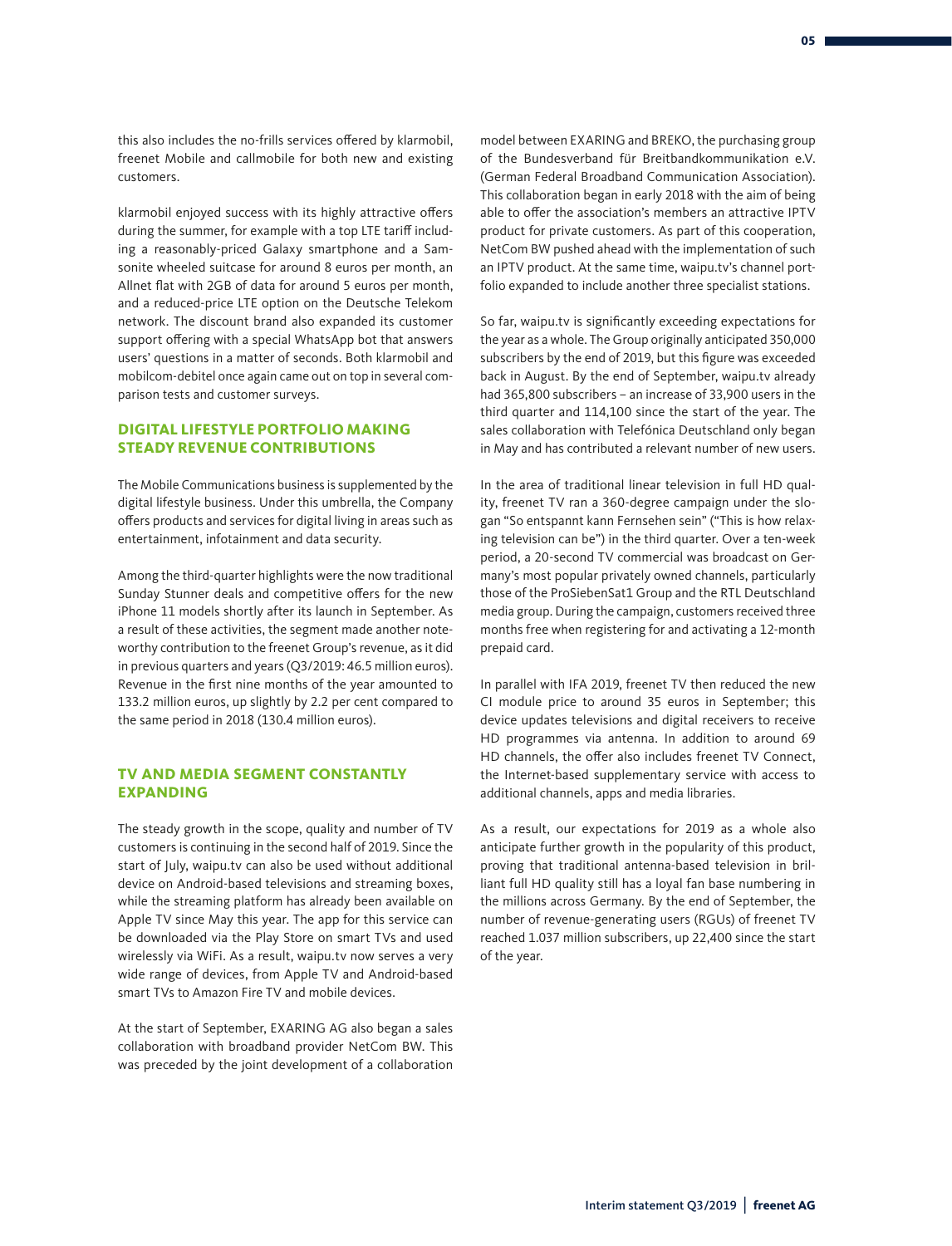# NET ASSETS, FINANCIAL POSITION AND RESULTS OF OPERATIONS

# **REVENUE AND RESULTS OF OPERATIONS**

#### **Key performance indicators for the Group**

| In EUR '000s               | O3/2019    | Q3/2018   | Change    |
|----------------------------|------------|-----------|-----------|
| Revenue                    | 740,961    | 717,034   | 23,927    |
| Gross profit               | 219,369    | 222,850   | -3,481    |
| Overhead                   | $-109,037$ | $-99.854$ | $-9,183$  |
| EBITDA                     | 110,332    | 122,996   | $-12.664$ |
| EBIT                       | 72,082     | 92.444    | $-20,362$ |
| Financial result           | $-5.879$   | $-54.906$ | 49,027    |
| <b>EBT</b>                 | 66,203     | 37,538    | 28,665    |
| <b>Consolidated profit</b> | 57,638     | 40,027    | 17,611    |

In the third quarter of 2019, **revenue** increased by 3.3 per cent to 741.0 million euros compared to the prior-year quarter. In the Mobile Communications segment, the number of strategically important postpaid customers (30 September 2019: 6.866 million customers, 30 September 2018: 6.869 million customers) and postpaid ARPU without hardware (Q3/2019: 18.8 euros, Q3/2018: 19.2 euros) remained stable. Mobile Communications revenue reported for the third quarter of 2019 increased by 18.6 million euros to 672.7 million euros, primarily as a result of higher hardware revenue with per se low margin. At 63.8 million euros, revenue in the TV and Media segment for the first quarter of 2019 was in line with the prior-year quarter (62.5 million euros). Revenue for the first nine months of 2019 amounted to 2,130.0 million euros, representing a 1.3 per cent increase compared to the same period last year (2,103.3 million euros).

**Gross profit** in the reporting quarter amounts to 219.4 million euros, which is slightly down on the prior-year quarter (222.9 million euros). The gross profit margin fell by 1.5 percentage points to 29.6 per cent, mainly due to the increase in the hardware business mentioned previously. In the first nine months of 2019, gross profit came to 666.1 million euros and the gross profit margin to 31.3 percent – both relatively on a par with the previous year.

**Overhead costs** as the difference between gross profit and EBITDA increased by 9.2 million euros to 109.0 million euros compared to the third quarter of 2018. This rise was primarily due to the other operating income connected with the sale of the analogue radio infrastructure assets recognised in the prior-year quarter (Q3/2018: 18.4 million euros). After adjusting for this one-time effect, overhead costs fell by around 9.0 million euros on a quarterly basis. This decline was predominantly caused by lower marketing expenses and the effects of the first-time application of IFRS 16 . As a result, other operating expenses dropped by 12.7 million euros to 77.0 million euros. In the first nine months of 2019, overhead costs amounted to 340.3 million euros, at a similar level to the comparable period in 2018 (340.7 million euros).

Due to the effects explained above, **EBITDA** amounted to 110.3 million euros (Q3/2018: 123.0 million euros). The Mobile Communications segment contributed 94.9 million euros to EBITDA (Q3/2018: 99.8 million euros), the TV& Media segment 19.4 million euros (Q3/2018: 25.5 million euros) and the Other/Holding segment –4.0 million euros (Q3/2018: –2.2 million euros). At 325.8 million euros, EBITDA for the first nine months of 2019 came in on a par with the prior-year period (327.9 million euros).

**Depreciation, amortisation and impairment losses**  increased by 7.7 million euros year-on-year to 38.3 million euros, primarily due to the deprecation of lease assets triggered by the initial application of IFRS 16.

The **financial result** improved by 49.0 million euros to –5.9 million euros compared to the third quarter of 2018. This improvement was primarily due to the one-off effect of the initial recognition of shares in CECONOMY (–47.1 million euros) in the previous year.

**Earnings before tax (EBT)** amounted to 66.2 million euros, an increase of 28.7 million euros year-on-year. As a result of the above, EBT rose by 26.7 million euros to 189.3 million euros compared to the first nine months of 2018.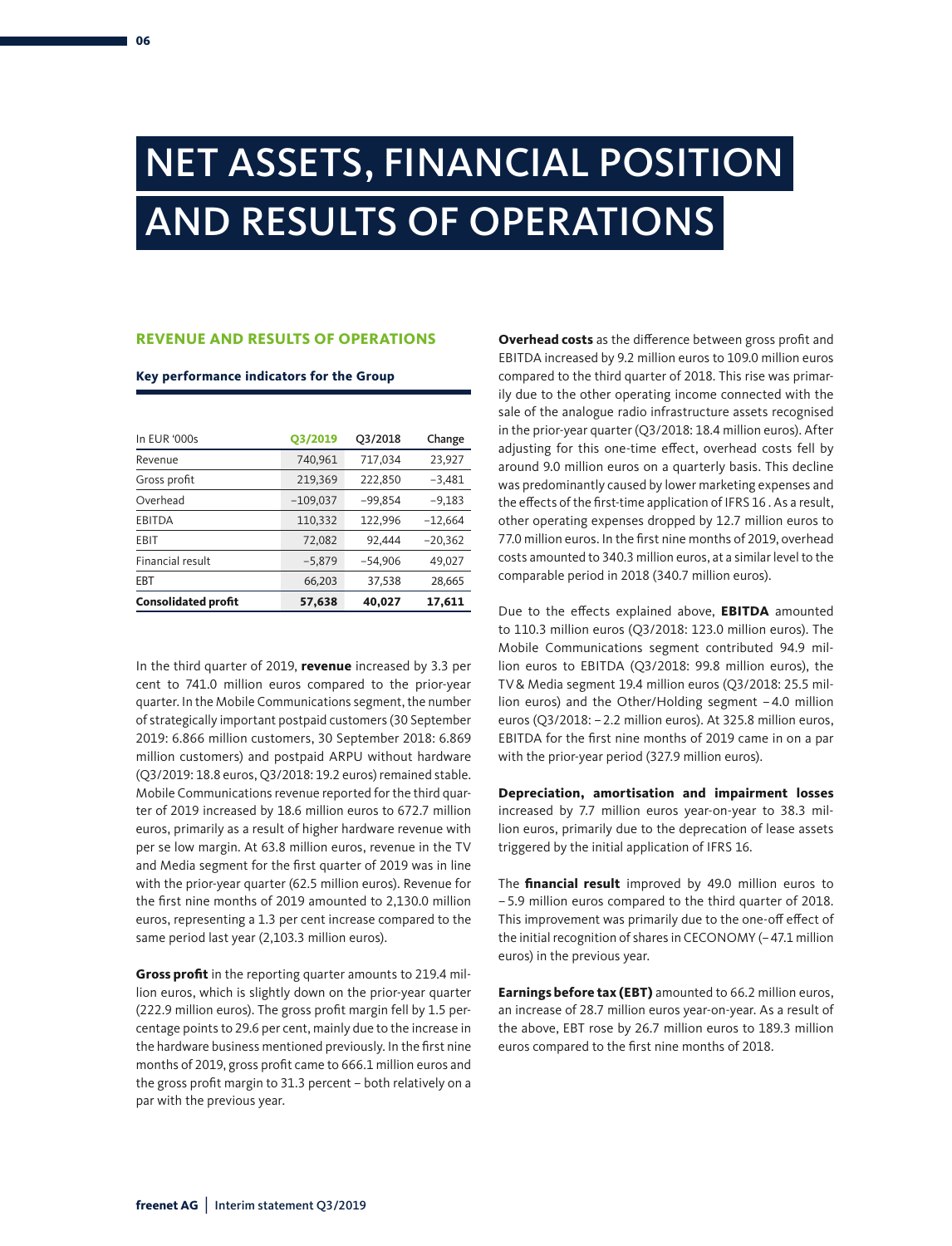**Income tax expenses** of 8.6 million euros (Q3/2018: income from income tax of 2.5 million euros) were shown in the quarter under review. Current tax expenses of 8.2 million euros (Q3/2018: tax income of 2.6 million euros) and deferred tax expenses of 0.4 million euros (Q3/2018: 0.1 million euros) were recognised.

As in the prior-year period, **consolidated profit** was attributable exclusively to continuing operations and increased by 17.6 million euros year-on-year to 57.6 million euros (Q3/2018: 40.0 million euros). Consolidated profit for the first nine months of 2019 was 169.3 million euros, after 148.1 million euros in the same period in 2018.

#### **NET ASSETS AND FINANCIAL POSITION**

#### **Group balance sheet figures (condensed)**

#### **Assets**

| 4,894.5   |
|-----------|
| 702.9     |
| 4,191.6   |
| 30.9.2019 |
|           |

| 707.2     |
|-----------|
| 4.204.4   |
| 30.6.2019 |
|           |

#### **Equity and liabilities**

| 3.613.5   |
|-----------|
| 1.281.0   |
| 30.9.2019 |
|           |

| 3.669.6   |
|-----------|
|           |
| 1.242.0   |
| 30.6.2019 |
|           |

**Total assets/total equity and liabilities** amounted to 4,894.5 million euros as at 30 September 2019, an increase of 17.1 million euros, or 0.3 per cent, compared with 30 June 2019 (4,911.6 million euros).

On the **assets side**, non-current assets fell by 12.9 million euros to 4,191.6 million euros. This decline was predominantly caused by a 16.4 million euro reduction in other financial assets to 250.5 million euros, and is largely explained by the lower carrying amount of the CECONOMY investment (30 September 2019: 162.7 million euros; 30 June 2019: 177.5 million euros).

In **current assets**, the increase in **liquid assets** of 22.4 million euros to 176.0 million euros is particularly noteworthy. This change in liquid assets primarily resulted from the free cash flow of 72.4 million euros generated, less the 50.0 million euro reduction in the utilisation of the revolving credit facility (30 September 2019: 75.0 million euros; 30 June 2019: 125.0 million euros). The 16.9 million euro decrease in **trade accounts receivable** to 199.2 million euros is mainly due to lower receivables from network operators.

On the **equity and liabilities side**, equity increased by 39.0 million euros to 1,281.0 million euros. The equity ratio rose from 25.3 per cent at the end of June 2019 to 26.2 per cent at the end of September 2019.

Total **current and non-current liabilities** fell by 56.1 million euros to 3,613.5 million euros. **Borrowings**, still the largest item within current and non-current liabilities, decreased from 1,831.2 million euros to 1,784.7 million euros. The main reason for this was the repayment of 50.0 million euros of the revolving credit line to reduce it to 75.0 million euros. For further details on borrowings, please refer to our comments in the section entitled "Financial management".

The decline in **trade accounts payable** of 30.3 million euros to 396.5 million euros is mainly attributable to developments on the balance sheet date relating to liabilities to dealers and distributors. This was offset by the 9.7 million euro increase in **other liabilities and deferrals** to 526.2 million euros, which was primarily caused by the rise in deferrals of bonuses and premium rights received by network operators. **Pension provisions** rose to 108.1 million euros as of 30 September 2019 (30 June 2019: 99.8 million euros) due to the lower discount rate.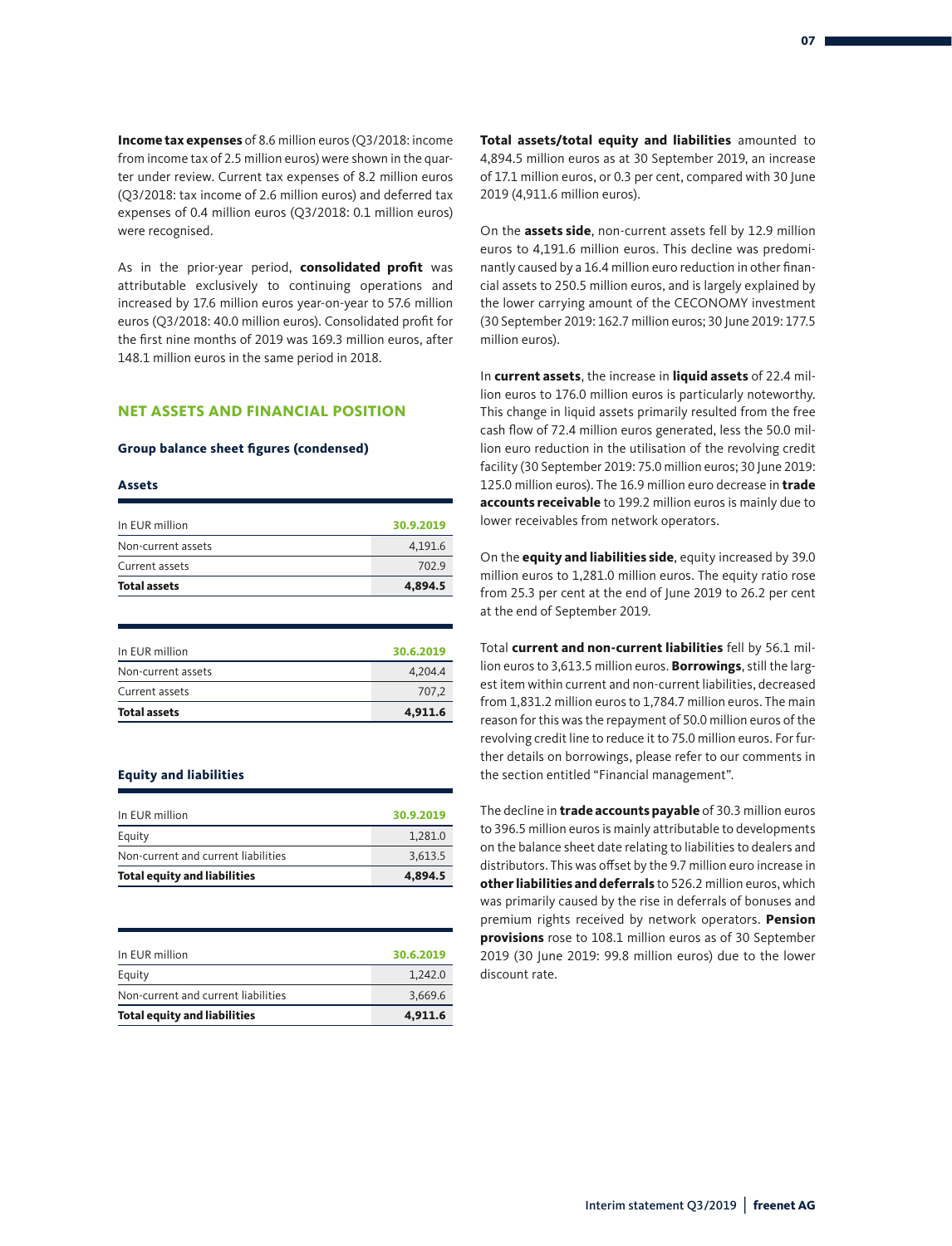## **CASH FLOWS**

#### **Key cash flow indicators of the Group**

| In EUR million                          | O3/2019 | Q3/2018<br>restated <sup>1</sup> | Change   |
|-----------------------------------------|---------|----------------------------------|----------|
| Cash flows from operating<br>activities | 102.6   | 90.6                             | 12.1     |
| Cash flows from investing<br>activities | $-11.5$ | $-287.7$                         | 276.2    |
| Cash flows from financing<br>activities | $-18.8$ | 270.0                            | $-288.8$ |
| Net change in<br>cash funds             | 72.4    | 72.9                             | $-0.6$   |
|                                         |         |                                  |          |
| Free cash flow <sup>1</sup>             | 72.4    | 75.0                             | -2.5     |

<sup>1</sup> Due to a change in the definition of free cash flow, the previous year's figures were restated

**Cash flows from operating activities** increased by 12.1 million euros year-on-year to 102.6 million euros. With EBITDA down 12.7 million euros, the 18.0 million euro decrease in adjustments for non-cash income from the disposal of non-current assets (prior year: sale of analogue radio infrastructure) and the 5.7 million euro increase in the reduction of net working capital had a positive effect on cash flow from operating activities. In contrast, interest payments increased by 1.5 million euros year-on-year (Q3/2019: –9.0 million euros, Q3/2018: –7.5 million euros).

**Cash flows from investing activities** amounted to –11.5 million euros in the third quarter of 2019 compared to –287.7 million euros in the prior-year quarter. The change essentially results from the payments made in the previous year for the acquisition of the shares in CECONOMY amounting to 277.5 million euros. The cash outflows for investments in intangible fixed assets and in property, plant and equipment, netted out against the cash inflows from the disposal of such assets, decreased by 1.3 million euros year-on-year to 11.4 million euros in the third quarter of 2019. The cash investments were financed entirely out of the company's retained earnings.

**Cash flows from financing activities** rose from 270.0 million euros in the prior-year quarter to –18.8 million euros in the period under review – mainly due to the inflows of 276.7 million euros from bridge financing in the third quarter of 2018. Cash repayments of lease liabilities amounted to 18.8 million euros in the third quarter of 2019 (Q3/2018: 5.4 million euros). In the previous year, this item only included the financial leases with DFMG but now also includes repayments from the operating leases.

**Free cash flow** of 72.4 million euros was generated in the third quarter of 2019 as a result of the aforementioned effects, representing a slight decrease of 2.5 million euros compared with the same quarter of the previous year (75.0 million euros). Free cash flow for the first nine months of 2019 was 199.2 million euros (first nine months of 2018: 210.1 million euros), exactly in line with our expectations.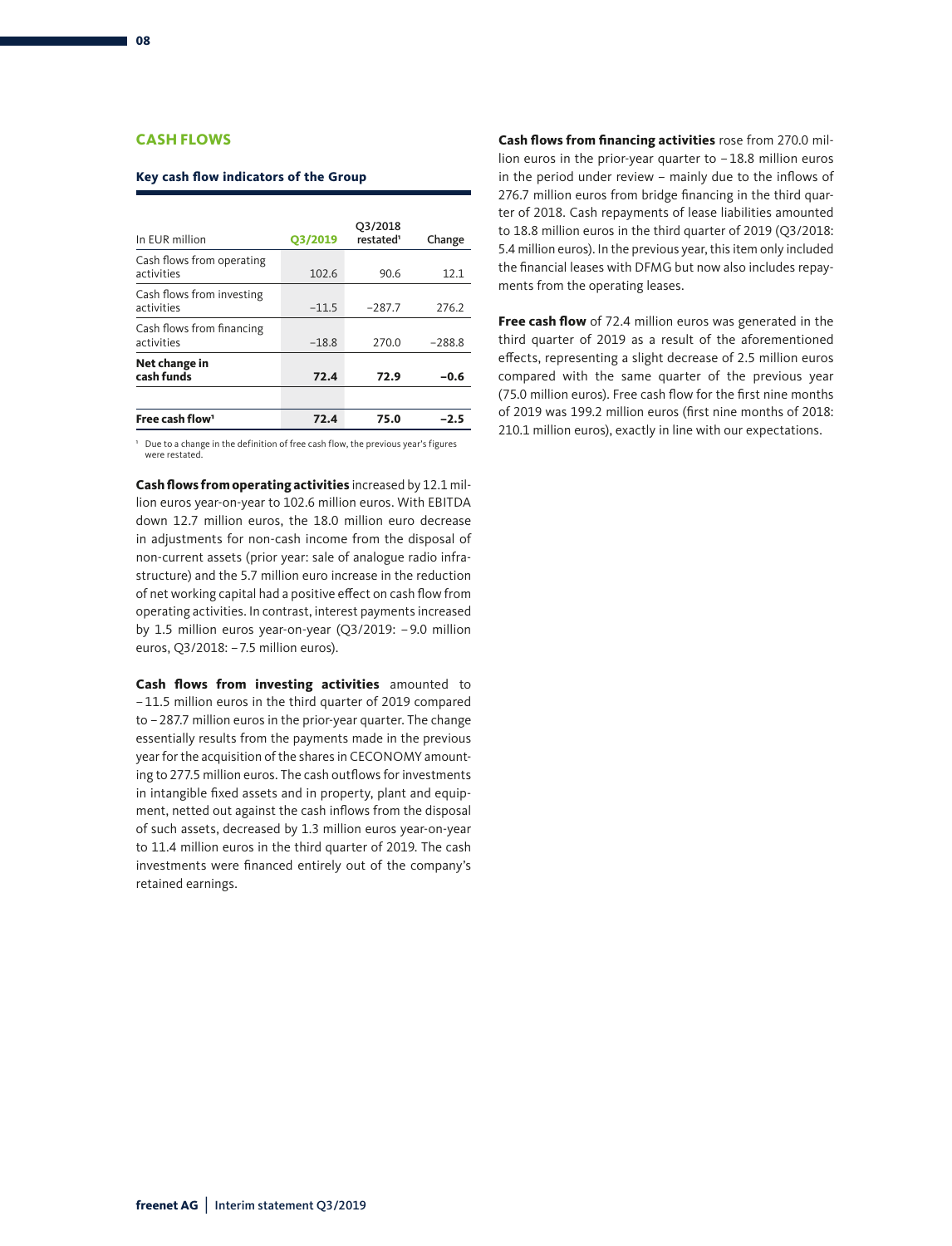### **FINANCIAL MANAGEMENT**

Strategic corporate management is underpinned by financial management, which includes the capital structure and liquidity development as control parameters. The strategy is implemented and monitored with the help of a comprehensive treasury management system enhanced by established controlling structures.

As part of the implementation of the financial reporting standards IFRS 15 Revenue from Contracts with Customers in conjunction with IFRS 9 Financial Instruments, and IFRS 16 Leases, management decided, starting with the 2019 financial year, to redesign the control system for both the capital structure and the target structure. The restatements became necessary due to the material effects of these financial reporting standards on the balance sheet structure (especially the presentation of assets and liabilities).

The debt ratio and the equity ratio will continue to be used to manage the capital structure. In addition, an adjusted debt factor is also shown, which takes into account the market values of equity investments in the debt capital structure. The last twelve months (October 2018 to September 2019 or October 2017 to September 2018 for the previous year) are used for the period-related parameter EBITDA.

#### **Calculation of net debt and adjusted net debt**

| In EUR '000s                                                 | 30.9.2019 | 30.9.2018 |
|--------------------------------------------------------------|-----------|-----------|
| <b>Borrowings</b>                                            | 1,784.7   | 1,956.3   |
| Net lease liabilities                                        | 493.8     | 265.6     |
| Liquid assets                                                | 176.0     | 319.4     |
| Net debt                                                     | 2,102.5   | 1,902.6   |
| Equity investments (market value<br>of Sunrise and CECONOMY) | 951.5     | 1,065.5   |
| <b>Adjusted net debt</b>                                     | 1,151.1   | 837.1     |

Due to the initial application of IFRS 16 Leases, the comparability of the debt ratio and adjusted debt ratio figures for the third quarter of 2019 with those of the prior-year period is limited. This limitation is mainly attributable to financial obligations under operating leases that have been recognised since the beginning of the 2019 financial year and are now part of net debt. As a result, the debt ratio as of 30 September 2019 was 4.6, which is above the long-term target value of less than 3.5. The year-on-year increase is mainly due to higher net lease liabilities (operating leases recognised as liabilities), which were up 228.2 million euros. To enhance the figure's informative value, EBITDA for October 2018 to September 2019 takes into account a linear extrapolation of the current IFRS 16 EBITDA effect of the first nine months of 2019. As at 30 September 2019, the equity ratio of 26.2 per cent remained above the target level of 25 per cent.

#### **Key figures for financial management**

|                        | Q3/2018<br>restated <sup>1</sup> | 2018<br>restated <sup>1</sup> | O3/2019 | <b>Target</b> |
|------------------------|----------------------------------|-------------------------------|---------|---------------|
| Debt ratio             | 4.4                              | 4.2                           | 4.6     | < 3.5         |
| Adjusted debt<br>ratio | 1.9                              | 2.0                           | 2.5     |               |
| Equity ratio<br>in $%$ | 27.4                             | 27.6                          | 26.2    | > 25          |

<sup>1</sup> Due to a change in the definition of the cash flow, the previous year's figures were restated.

The Executive Board continues to pursue its present financial strategy and thus also its financial management targets.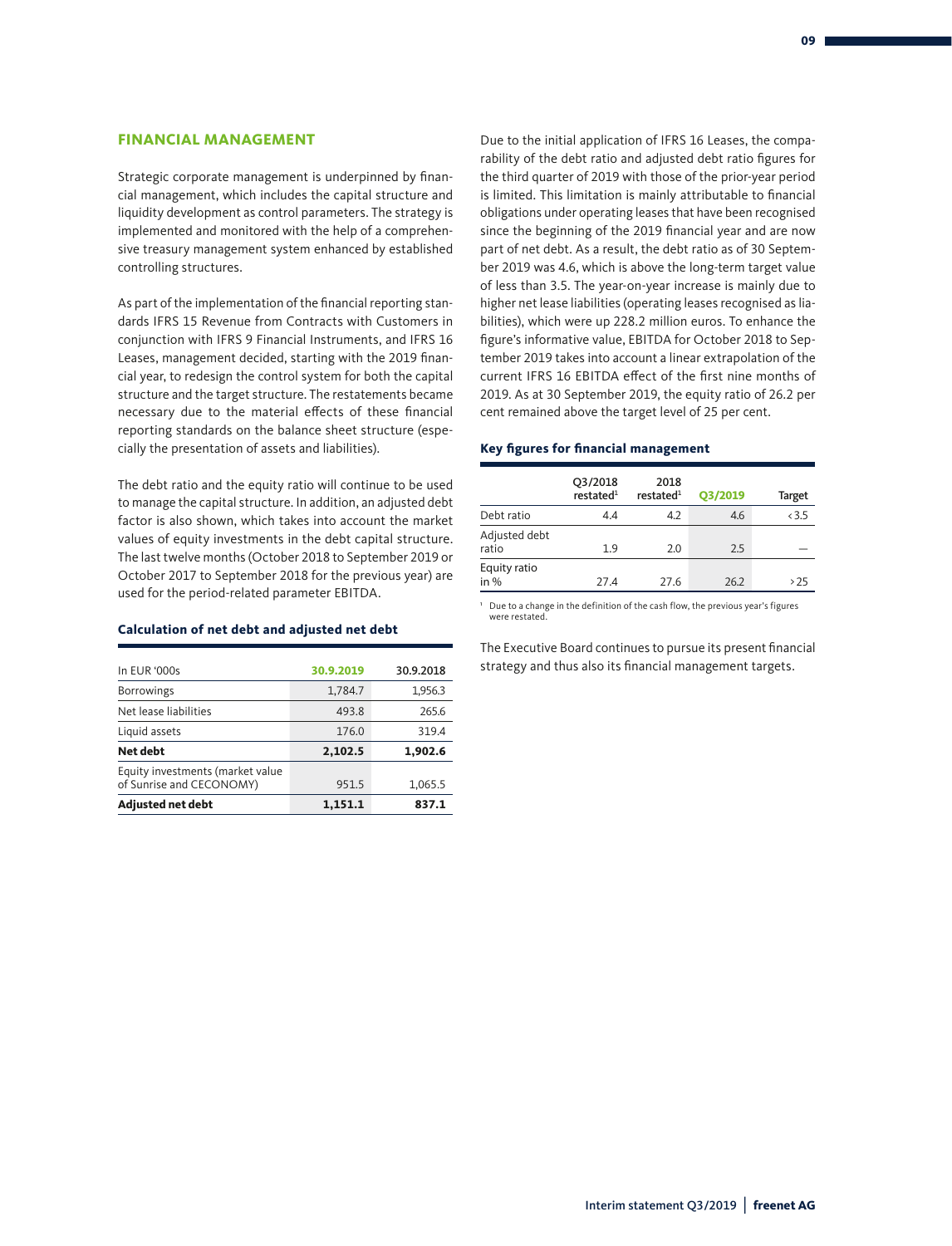# REPORT ON POST-BALANCE SHEET DATE EVENTS

No reportable events of material significance occurred after the 30 September 2019 reporting date.

# REPORT ON OPPORTUNITIES AND RISKS

In the third quarter of 2019, there have been no significant changes in relation to the risks associated with future business development. The risks and opportunities to which the freenet Group is exposed as part of its ongoing business activities were described in detail in the 2018 Annual Report as well as in the Half-year Report 2019 and continue to apply.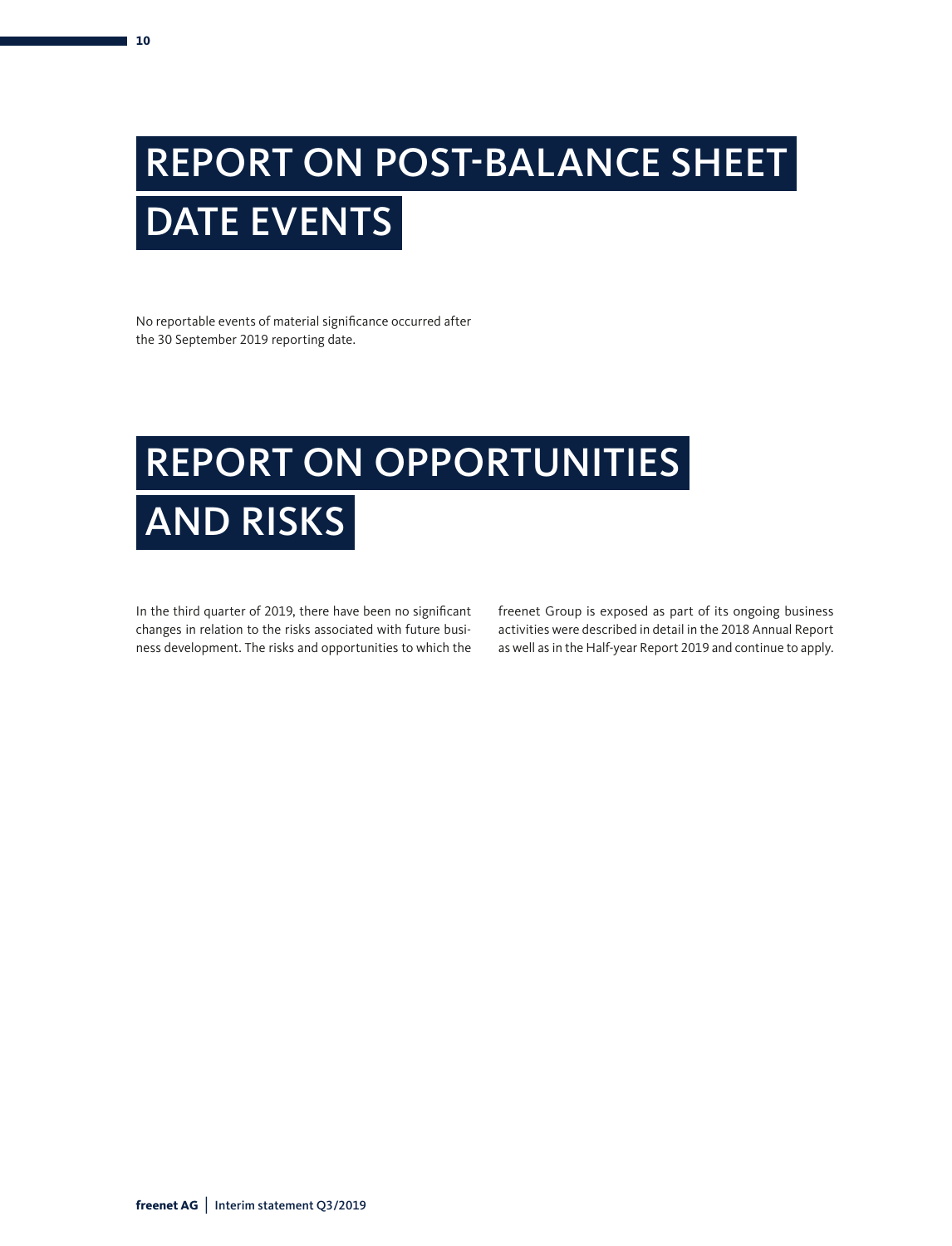# REPORT ON EXPECTED DEVELOPMENTS

Recent developments in the telecommunications and TV/ motion picture markets do not trigger any significant changes compared to the market outlook presented in the 2018 Annual Report. The assumptions made for the forecast of the financial performance indicators of the freenet Group are still considered accurate by company management and are confirmed based on the operating performance in the first nine months of the year. For 2019 as a whole, the freenet Group thus assumes:

- stable revenue:
- EBITDA of between 420 and 440 million euros: and
- free cash flow of between 240 and 260 million euros.

Management also confirms its original guidance for the non-financial performance indicators of postpaid customers, freenet TV subscribers (RGUs) and waipu.tv subscribers.

#### **Comparison of 2019 forecast and current development**

| In EUR million/as indicated                | <b>Forecast for financial</b><br>year 2019<br>(yoy comparison) | Confirmation of<br>guidance for<br>Q1/2019, H1/2019<br>and Q3/2019 | Actual.<br>$Q1 - Q3/2019$ | Change compared<br>to previous forecast |
|--------------------------------------------|----------------------------------------------------------------|--------------------------------------------------------------------|---------------------------|-----------------------------------------|
|                                            |                                                                |                                                                    |                           |                                         |
| <b>Financial performance indicators</b>    |                                                                |                                                                    |                           |                                         |
| Revenue                                    | stable                                                         | stable                                                             | 2,130.0                   | ٠                                       |
| EBITDA                                     | $420 - 440$                                                    | $420 - 440$                                                        | 325.8                     | ▶                                       |
| Free cash flow                             | $240 - 260$                                                    | $240 - 260$                                                        | 199.2                     | ▶                                       |
| Postpaid ARPU <sup>1</sup> (in EUR)        | stable                                                         | stable                                                             | 18.8                      | ▶                                       |
| Non-financial performance indicators       |                                                                |                                                                    |                           |                                         |
| Postpaid customers (in millions)           | moderate increase                                              | moderate increase                                                  | 6.866                     | ▶                                       |
| freenet TV subscribers (RGU) (in millions) | >1.000                                                         | >1.000                                                             | 1.037                     | ь                                       |
| waipu.tv subscribers (in millions)         | 0.350                                                          | >0.350                                                             | 0.366                     | ▶                                       |

1 without hardware

▲ Arrow up: above previous guidance

∑ Horizontal arrow: unchanged from previous guidance

π Arrow down: below previous guidance

A detailed explanation of the outlook for the current year can be found in the 2018 Annual Report (p. 100 et seq.).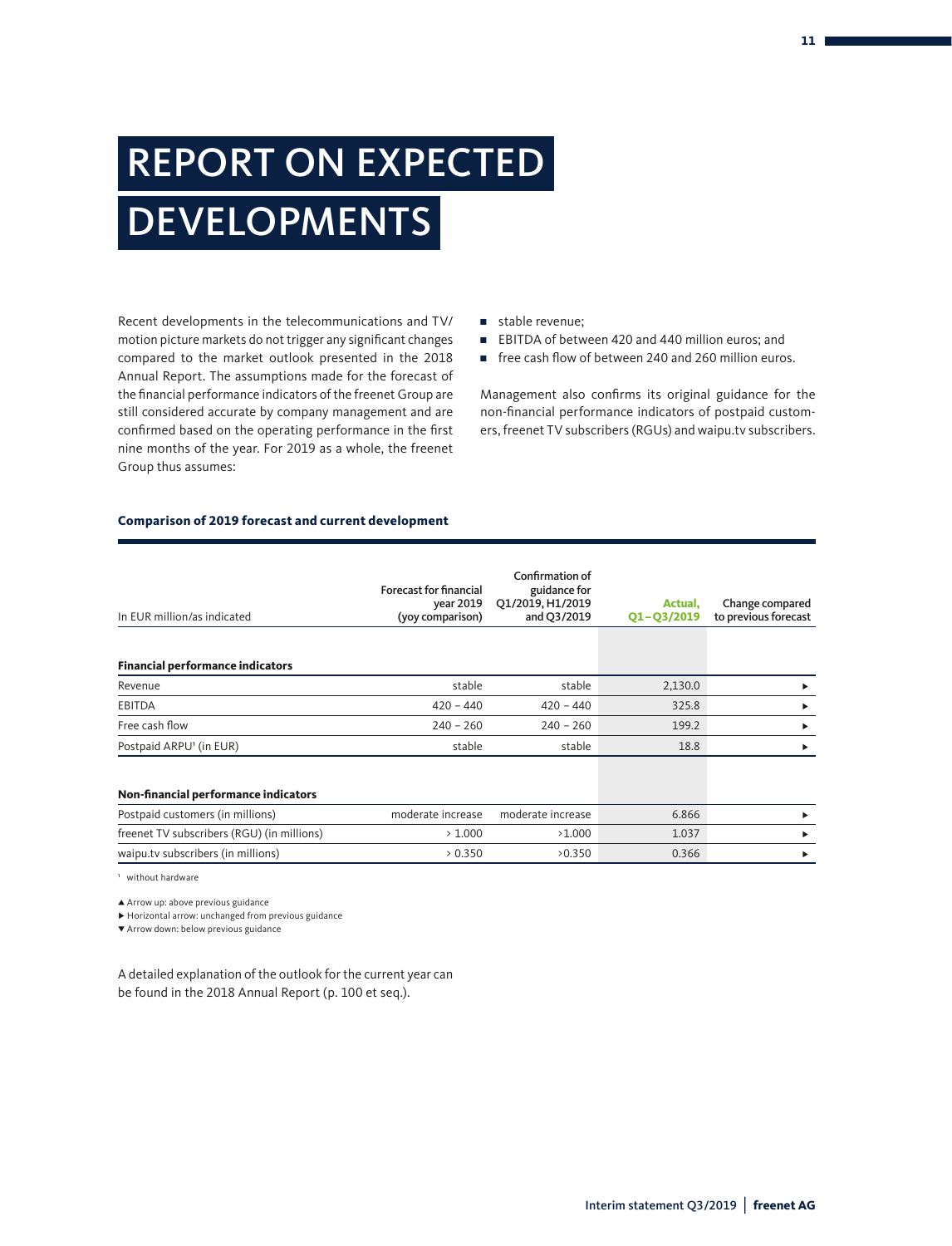# SELECTED FINANCIAL INFORMATION

# **CONSOLIDATED INCOME STATEMENT FOR THE PERIOD FROM 1 JANUARY TO 30 SEPTEMBER 2019**

|                                                                            | $Q1 - Q3/2019$            | $Q1 - Q3/2018$            | <b>Q3/2019</b>            | Q3/2018                   |
|----------------------------------------------------------------------------|---------------------------|---------------------------|---------------------------|---------------------------|
| In EUR '000s/as indicated                                                  | $1.1.2019 -$<br>30.9.2019 | $1.1.2018 -$<br>30.9.2018 | $1.7.2019 -$<br>30.9.2019 | $1.7.2018 -$<br>30.9.2018 |
| Revenue                                                                    | 2,130,006                 | 2,103,271                 | 740,961                   | 717,034                   |
| Other operating income                                                     | 52,638                    | 73,671                    | 20,052                    | 39,276                    |
| Other internal work                                                        | 13,926                    | 12,937                    | 6,094                     | 5,211                     |
| Cost of materials                                                          | $-1,463,912$              | $-1,434,655$              | $-521,592$                | $-494,184$                |
| Personnel expenses                                                         | $-175,133$                | $-161,268$                | $-58,193$                 | $-54,648$                 |
| Other operating expenses                                                   | $-231,738$                | $-266,047$                | $-76,990$                 | $-89,693$                 |
| Thereof loss allowances on financial assets and contract assets            | $-33,619$                 | $-38,141$                 | $-10,648$                 | $-12,532$                 |
| Thereof without loss allowances on financial assets and contract<br>assets | $-198,119$                | $-227,906$                | $-66,342$                 | $-77,161$                 |
| <b>EBITDA</b>                                                              | 325,787                   | 327,909                   | 110,332                   | 122,996                   |
| Depreciation, amortisation and impairment                                  | $-115,545$                | $-97,342$                 | $-38,250$                 | $-30,552$                 |
| <b>EBIT</b>                                                                | 210,242                   | 230,567                   | 72,082                    | 92,444                    |
| Profit or loss of equity-accounted investments                             | 20,708                    | 15,276                    | 7,299                     | 5,287                     |
| Thereof from share of profit or loss                                       | 35,441                    | 29,568                    | 12,210                    | 10,051                    |
| Thereof from subsequent accounting from purchase price allocation          | $-14,733$                 | $-14,292$                 | $-4,911$                  | $-4,764$                  |
| Interest and similar income                                                | 2,393                     | 87                        | 818                       | 48                        |
| Interest and similar expenses                                              | $-44,638$                 | $-36,244$                 | $-14,188$                 | $-13,143$                 |
| Other financial result                                                     | 629                       | $-47,098$                 | 192                       | $-47,098$                 |
| <b>Financial result</b>                                                    | $-20,908$                 | $-67,979$                 | $-5,879$                  | $-54,906$                 |
| <b>Earnings before taxes</b>                                               | 189,334                   | 162,588                   | 66,203                    | 37,538                    |
| Income taxes                                                               | $-20,059$                 | $-14,517$                 | $-8,565$                  | 2,489                     |
| <b>Consolidated profit</b>                                                 | 169,275                   | 148,071                   | 57,638                    | 40,027                    |
| Consolidated profit attributable to shareholders of freenet AG             | 176,430                   | 156,462                   | 59,487                    | 42,297                    |
| Consolidated profit attributable to non-controlling interests              | $-7,155$                  | $-8,391$                  | $-1,849$                  | $-2,270$                  |
| Earnings per share in EUR (basic)                                          | 1.38                      | 1.22                      | 0.46                      | 0.33                      |
| Earnings per share in EUR (diluted)                                        | 1.38                      | 1.22                      | 0.46                      | 0.33                      |
|                                                                            |                           |                           |                           |                           |
| Weighted average number of shares outstanding in '000s (basic)             | 128,011                   | 128,011                   | 128,011                   | 128,011                   |
| Weighted average number of shares outstanding in '000s (diluted)           | 128,011                   | 128,011                   | 128,011                   | 128,011                   |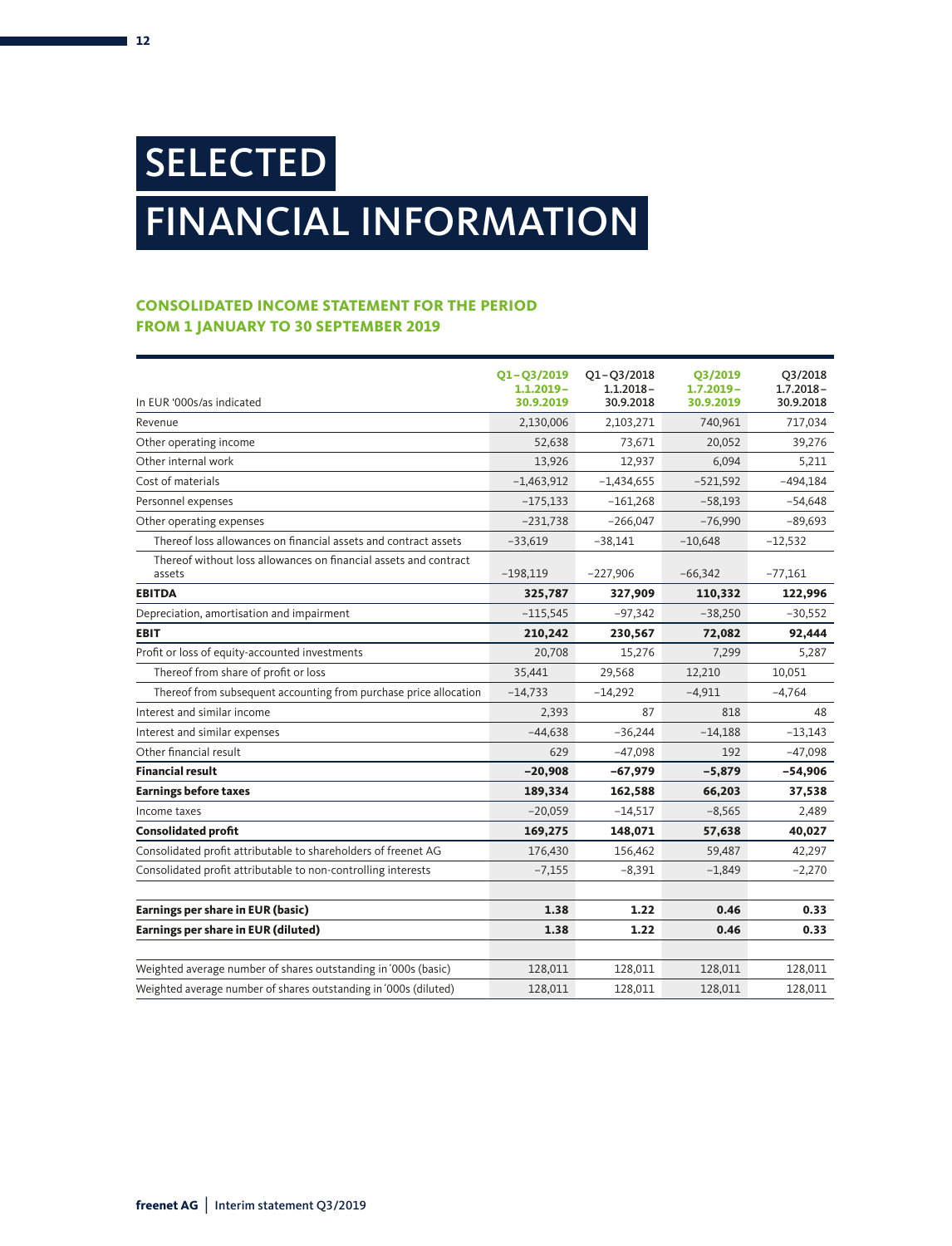# **CONSOLIDATED BALANCE SHEET AS OF 30 SEPTEMBER 2019**

| <b>ASSETS</b>                      |           |           |            |
|------------------------------------|-----------|-----------|------------|
| In EUR '000s                       | 30.9.2019 | 30.6.2019 | 31.12.2018 |
| <b>Non-current assets</b>          |           |           |            |
| Intangible assets                  | 509,973   | 516,783   | 525,355    |
| Lease assets                       | 477,274   | 481,534   | 0          |
| Goodwill                           | 1,385,484 | 1,385,621 | 1,380,056  |
| Property, plant and equipment      | 142,835   | 144,947   | 398,824    |
| Equity-accounted investments       | 790,820   | 782,178   | 811,808    |
| Deferred income tax assets         | 165,616   | 164,504   | 158,094    |
| Trade accounts receivable          | 63,796    | 60,990    | 52,480     |
| Other receivables and other assets | 121,480   | 121,093   | 128,023    |
| Other financial assets             | 250,508   | 266,866   | 126,218    |
| Contract acquisition costs         | 283,767   | 279,921   | 304,238    |
|                                    | 4,191,553 | 4,204,437 | 3,885,096  |
| <b>Current assets</b>              |           |           |            |
| Inventories                        | 80,374    | 89,082    | 105,965    |
| Current income tax assets          | 1,708     | 2,106     | 2,046      |
| Trade accounts receivable          | 199,190   | 216,097   | 253,914    |
| Other receivables and other assets | 197,194   | 194,102   | 226,394    |
| Other financial assets             | 48,510    | 52,212    | 34,905     |
| Liquid assets                      | 175,960   | 153,588   | 126,332    |
|                                    | 702,936   | 707,187   | 749,556    |
|                                    | 4,894,489 | 4,911,624 | 4,634,652  |

| <b>EQUITY AND LIABILITIES</b>                     |           |           |             |
|---------------------------------------------------|-----------|-----------|-------------|
| In EUR '000s                                      | 30.9.2019 | 30.6.2019 | 31.12.2018  |
| <b>Equity</b>                                     |           |           |             |
| Share capital                                     | 128,061   | 128,061   | 128,061     |
| Capital reserves                                  | 737,536   | 737,536   | 737,536     |
| Cumulative other comprehensive income             | $-97,126$ | $-78,484$ | $-140,120$  |
| Consolidated net retained profits                 | 499,562   | 440,075   | 535,124     |
| Equity attributable to shareholders of freenet AG | 1,268,033 | 1,227,188 | 1,260,601   |
| Non-controlling interests in equity               | 12,997    | 14,846    | 20,152      |
|                                                   | 1,281,030 | 1,242,034 | 1,280,753   |
| <b>Non-current liabilities</b>                    |           |           |             |
| Lease liabilities                                 | 495,192   | 509,903   | $\mathbf 0$ |
| Other liabilities and deferrals                   | 102,633   | 96,720    | 115,922     |
| Other financial liabilities                       | 56,725    | 55,062    | 306,638     |
| Borrowings                                        | 1,635,812 | 1,650,943 | 1,699,424   |
| Deferred income tax liabilities                   | 1,411     | 691       | $\mathbf 0$ |
| Pension provisions                                | 108,078   | 99,787    | 89,173      |
| Other provisions                                  | 43,091    | 43,248    | 47,042      |
|                                                   | 2,442,942 | 2,456,354 | 2,258,199   |
| <b>Current liabilities</b>                        |           |           |             |
| Lease liabilities                                 | 80,385    | 71,013    | $\mathbf 0$ |
| Trade accounts payable                            | 396,496   | 426,768   | 523,174     |
| Other liabilities and deferrals                   | 423,591   | 419,826   | 436,343     |
| Other financial liabilities                       | 57,128    | 38,596    | 51,167      |
| Current income tax liabilities                    | 47,862    | 49,791    | 34,722      |
| <b>Borrowings</b>                                 | 148,914   | 180,279   | 23,476      |
| Other provisions                                  | 16,141    | 26,963    | 26,818      |
|                                                   | 1,170,517 | 1,213,236 | 1,095,700   |

**4,894,489 4,911,624 4,634,652**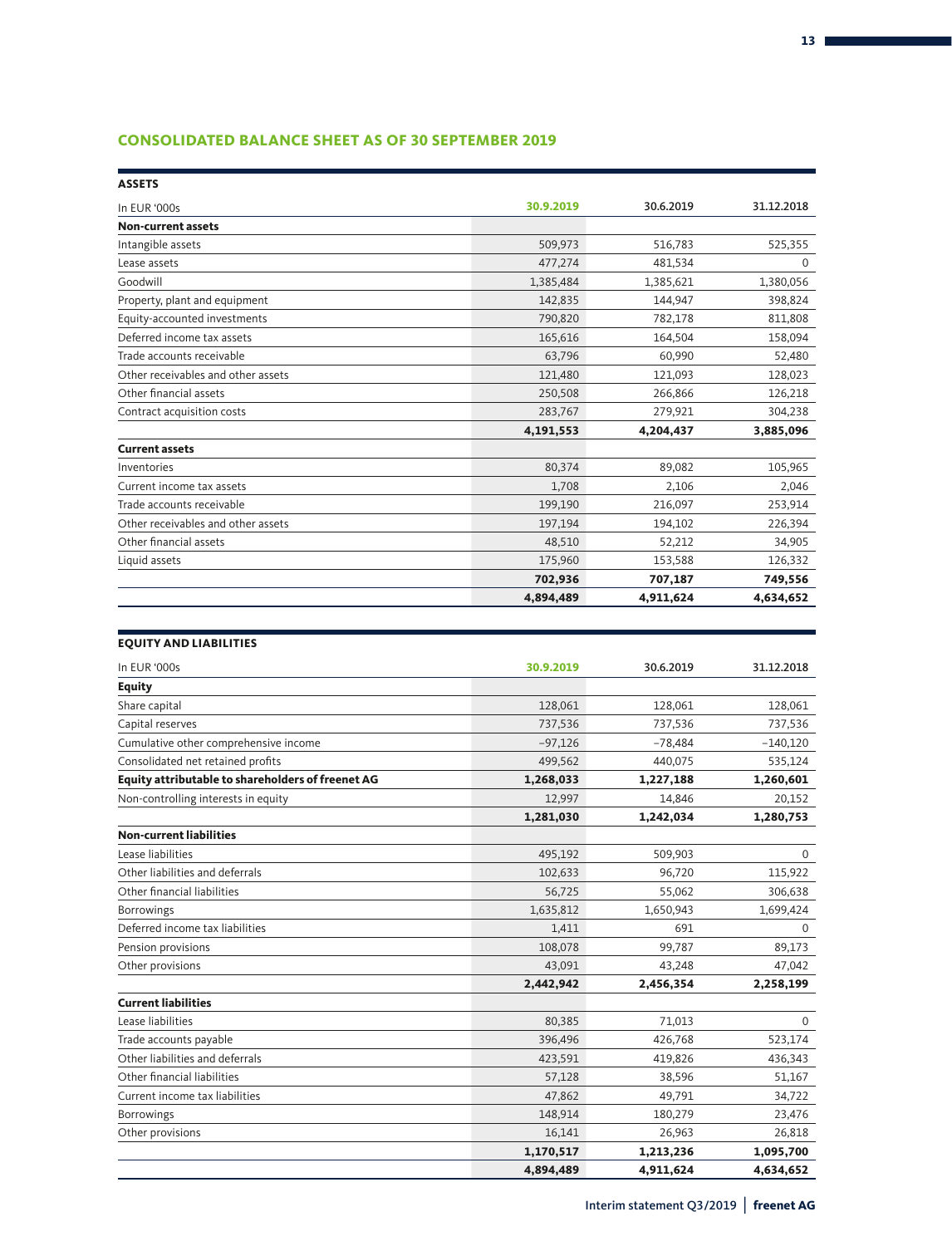# **CONSOLIDATED STATEMENT OF CASH FLOWS FOR THE PERIOD FROM 1 JANUARY TO 30 SEPTEMBER 2019**

| In EUR '000s                                                                          | Q1-Q3/2019<br>$1.1.2019 -$<br>30.9.2019 | $Q1 - Q3/2018$<br>1.1.2018-<br>30.9.2018<br>restated <sup>2</sup> |
|---------------------------------------------------------------------------------------|-----------------------------------------|-------------------------------------------------------------------|
| Earnings before financial result and taxes (EBIT)                                     | 210,242                                 | 230,567                                                           |
| <b>Restatements</b>                                                                   |                                         |                                                                   |
| Depreciation, amortisation and impairment of non-current assets                       | 115,545                                 | 97,342                                                            |
| Dividends received from equity-accounted investments                                  | 41,462                                  | 36,912                                                            |
| Gain on disposal of non-current assets                                                | $-410$                                  | $-25,283$                                                         |
| Increase in net working capital not attributable to investing or financing activities | $-66,330$                               | $-34,984$                                                         |
| Proceeds from the cash repayment of financial assets under leases                     | 10.956                                  | $\Omega$                                                          |
| Capitalisation of contract acquisition costs                                          | $-214,066$                              | $-228,946$                                                        |
| Amortisation of contract acquisition costs                                            | 234,537                                 | 233,652                                                           |
| Tax payments                                                                          | $-12,290$                               | $-22,039$                                                         |
| Income from interest and other financial result                                       | 1,703                                   | 195                                                               |
| Interest paid                                                                         | $-36,493$                               | $-27,332$                                                         |
| <b>Cash flows from operating activities</b>                                           | 284,856                                 | 260,084                                                           |
| Payments to acquire property, plant and equipment and intangible assets               | $-30,151$                               | $-42,259$                                                         |
| Proceeds from disposal of intangible assets and property, plant and equipment         | 3.196                                   | 8,608                                                             |
| Proceeds from the acquisition of subsidiaries                                         | 3,052                                   | 0                                                                 |
| Payments into equity of equity-accounted investments                                  | $\mathbf{0}$                            | $-75$                                                             |
| Payments to acquire other equity investments                                          | $-173$                                  | -277,745                                                          |
| <b>Cash flows from investing activities</b>                                           | $-24,076$                               | -311,471                                                          |
| Payments to company owners and minority shareholders                                  | $-211,218$                              | $-211,218$                                                        |
| Proceeds from new borrowings                                                          | $\Omega$                                | 276,686                                                           |
| Cash repayments of borrowings                                                         | $-15,000$                               | $\Omega$                                                          |
| Cash repayments of lease liabilities                                                  | $-58,714$                               | $-16,315$                                                         |
| Cash repayments of finance costs due to the acquisition of other equity investments   | $\mathbf{0}$                            | $-1,200$                                                          |
| Payments of other financing costs                                                     | $-1,220$                                | $\Omega$                                                          |
| <b>Cash flows from financing activities</b>                                           | $-286,152$                              | 47,953                                                            |
| Net change in cash funds                                                              | $-25,372$                               | $-3,434$                                                          |
| Cash funds at beginning of period                                                     | 126,332                                 | 322,816                                                           |
| Cash funds at end of period                                                           | 100,960                                 | 319,382                                                           |
|                                                                                       |                                         |                                                                   |
| <b>Composition of cash funds</b>                                                      |                                         |                                                                   |
| In EUR '000s                                                                          | 30.9.2019                               | 30.9.2018                                                         |
| Liquid assets                                                                         | 175,960                                 | 319,382                                                           |
| Liabilities to banks for short-term cash management                                   | $-75,000$                               | 0                                                                 |
|                                                                                       | 100,960                                 | 319,382                                                           |
|                                                                                       |                                         |                                                                   |
| Composition of free cash flow $1$<br>In EUR '000s                                     | 30.9.2019                               | 30.9.2018                                                         |
| Cash flows from operating activities                                                  | 284,856                                 | 260,084                                                           |
| Payments to acquire property, plant and equipment and intangible assets               | $-30,151$                               | -42,259                                                           |
| Proceeds from disposal of intangible assets and property, plant and equipment         | 3,196                                   | 8,608                                                             |

**Free cash flow 199,187 210,118**

Cash repayments of lease liabilities –58,714 –16,315

<sup>1</sup> Free cash flow is a non-GAAP parameter. In this context please refer to the section "Calculation of alternative performance measures"<br>∣in the Group interim management report.<br><sup>2</sup> Due to the change in the definition o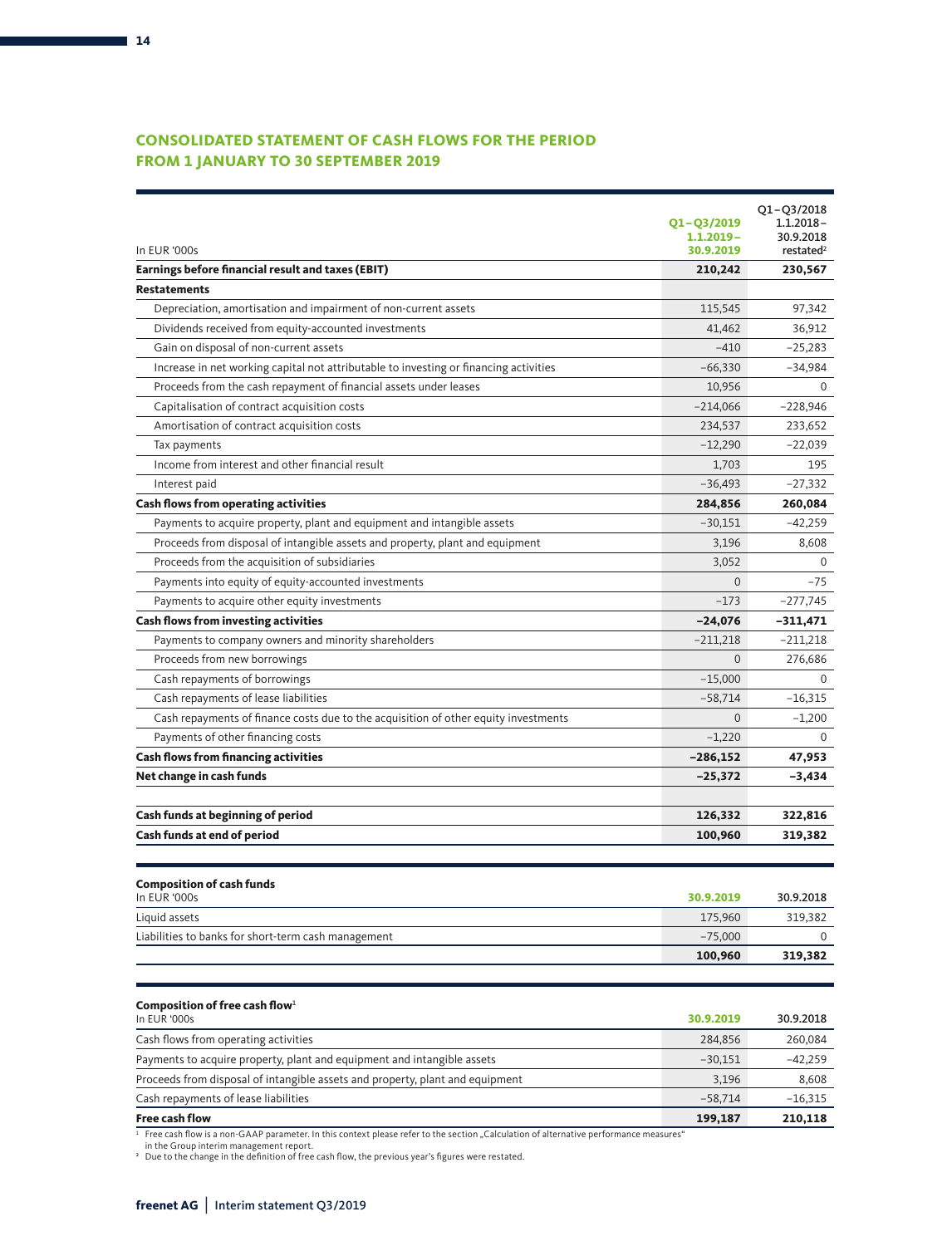# **SEGMENT REPORT FOR THE PERIOD FROM 1 JANUARY TO 30 SEPTEMBER 2019**

|                                                                            |                                   |                 |                   | <b>Elimination of</b> |              |
|----------------------------------------------------------------------------|-----------------------------------|-----------------|-------------------|-----------------------|--------------|
|                                                                            |                                   |                 |                   | inter-segment         |              |
| In EUR '000s                                                               | <b>Mobile Com-</b><br>munications | TV and<br>Media | Other/<br>Holding | revenue and<br>costs  | Total        |
| Third-party revenue                                                        | 1,915,150                         | 180,727         | 34,129            | 0                     | 2,130,006    |
| Inter-segment revenue                                                      | 13,559                            | 7,028           | 10,819            | $-31,406$             | $\Omega$     |
| <b>Total revenue</b>                                                       | 1,928,709                         | 187,755         | 44,948            | $-31,406$             | 2,130,006    |
| Cost of materials, third party                                             | $-1,397,355$                      | $-56,081$       | $-10,476$         | $\mathbf{0}$          | $-1,463,912$ |
| Inter-segment cost of materials                                            | $-13,582$                         | $-11,250$       | $-632$            | 25,464                | $\Omega$     |
| Total cost of materials                                                    | $-1,410,937$                      | $-67,331$       | $-11,108$         | 25,464                | $-1,463,912$ |
| Segment gross profit                                                       | 517,772                           | 120,424         | 33,840            | $-5,942$              | 666,094      |
| Other operating income                                                     | 40,394                            | 10,067          | 4,659             | $-2,482$              | 52,638       |
| Other internal work                                                        | 9,103                             | 3,408           | 1,415             | 0                     | 13,926       |
| Personnel expenses                                                         | $-100,269$                        | $-45,929$       | $-28,935$         | $\mathbf{0}$          | $-175,133$   |
| Other operating expenses                                                   | $-185,188$                        | $-35,372$       | $-19,602$         | 8,424                 | –231,738     |
| thereof loss allowances on financial assets and<br>contract assets         | $-33,046$                         | $-471$          | $-102$            | $\mathbf{0}$          | $-33,619$    |
| thereof without loss allowances on financial assets<br>and contract assets | $-152,142$                        | $-34,901$       | $-19,500$         | 8,424                 | $-198,119$   |
| Total overhead <sup>1</sup>                                                | $-235,960$                        | $-67,826$       | $-42,463$         | 5,942                 | $-340,307$   |
| thereof inter-segment allocation                                           | $-5,564$                          | $-814$          | 436               | 5,942                 |              |
| <b>Segment EBITDA</b>                                                      | 281,812                           | 52,598          | $-8,623$          | 0                     | 325,787      |
| Depreciation, amortisation and impairment                                  |                                   |                 |                   |                       | $-115,545$   |
| <b>EBIT</b>                                                                |                                   |                 |                   |                       | 210,242      |
| Financial result                                                           |                                   |                 |                   |                       | $-20,908$    |
| Income taxes                                                               |                                   |                 |                   |                       | $-20,059$    |
| <b>Consolidated profit</b>                                                 |                                   |                 |                   |                       | 169,275      |
| Consolidated profit attributable to shareholders of freenet AG             |                                   |                 |                   |                       | 176,430      |
| Consolidated profit attributable to non-controlling interests              |                                   |                 |                   |                       | $-7,155$     |
| <b>Net cash investments</b>                                                | 17,307                            | 7,239           | 2.409             |                       | 26,955       |

' The overhead costs as the difference between gross profit and EBITDA include the items other operating income, other internal work,<br>personnel expenses and other operating expenses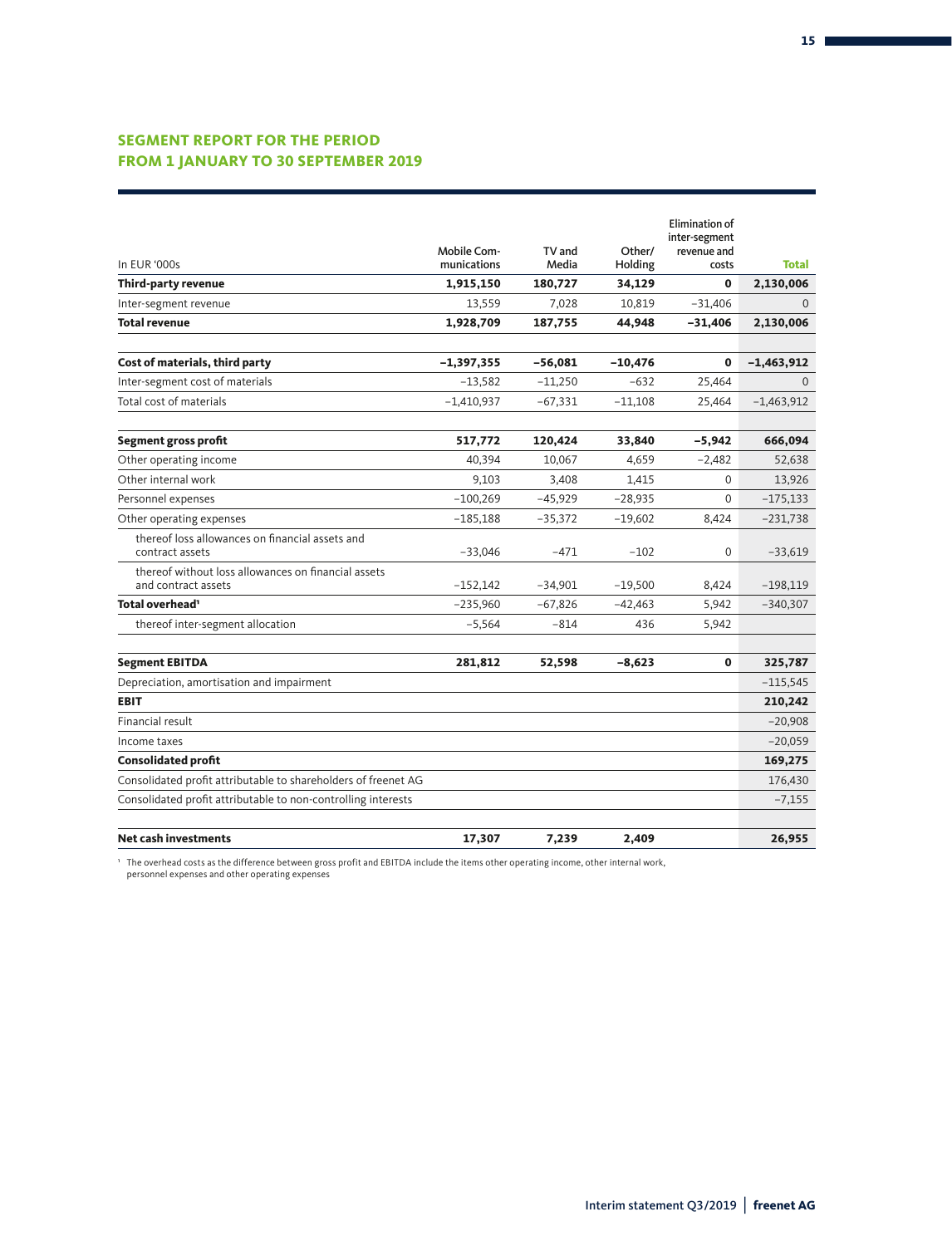## **SEGMENT REPORT FOR THE PERIOD FROM 1 JANUARY TO 30 SEPTEMBER 2018**<sup>1</sup>

|                                                                            | Mobile Com-  | TV and     | Other/    | <b>Elimination of</b><br>inter-segment<br>revenue and |              |
|----------------------------------------------------------------------------|--------------|------------|-----------|-------------------------------------------------------|--------------|
| In EUR '000s                                                               | munications  | Media      | Holding   | costs                                                 | <b>Total</b> |
| Third-party revenue                                                        | 1,859,158    | 205,549    | 38,564    | $\mathbf{0}$                                          | 2,103,271    |
| Inter-segment revenue                                                      | 33,216       | 5,702      | 10,475    | $-49,393$                                             | $\Omega$     |
| <b>Total revenue</b>                                                       | 1,892,374    | 211,251    | 49,039    | $-49,393$                                             | 2,103,271    |
| Cost of materials, third party                                             | $-1,337,235$ | $-85,510$  | $-11,910$ | $\mathbf{0}$                                          | $-1,434,655$ |
| Inter-segment cost of materials                                            | $-15,147$    | $-24,988$  | $-3,899$  | 44,034                                                | $\Omega$     |
| Total cost of materials                                                    | $-1,352,382$ | $-110,498$ | $-15,809$ | 44,034                                                | $-1,434,655$ |
| Segment gross profit                                                       | 539,992      | 100,753    | 33,230    | $-5,359$                                              | 668,616      |
| Other operating income                                                     | 38,180       | 34,831     | 2,775     | $-2,115$                                              | 73,671       |
| Other internal work                                                        | 6,551        | 4,902      | 1,484     | $\Omega$                                              | 12,937       |
| Personnel expenses                                                         | $-91.667$    | $-44.774$  | $-24,827$ | $\Omega$                                              | $-161,268$   |
| Other operating expenses                                                   | $-211,481$   | $-42,214$  | $-19,826$ | 7,474                                                 | $-266,047$   |
| thereof loss allowances on financial assets<br>and contract assets         | $-37,593$    | $-443$     | $-105$    | $\mathbf 0$                                           | $-38,141$    |
| thereof without loss allowances on financial assets<br>and contract assets | $-173,888$   | $-41,771$  | $-19,721$ | 7,474                                                 | $-227,906$   |
| Total overhead <sup>2</sup>                                                | $-258,417$   | $-47,255$  | $-40,394$ | 5,359                                                 | $-340,707$   |
| thereof inter-segment allocation                                           | $-4,941$     | $-733$     | 315       | 5,359                                                 |              |
| <b>Segment EBITDA</b>                                                      | 281,575      | 53,498     | $-7,164$  | 0                                                     | 327,909      |
| Depreciation, amortisation and impairment                                  |              |            |           |                                                       | $-97,342$    |
| <b>EBIT</b>                                                                |              |            |           |                                                       | 230,567      |
| Financial result                                                           |              |            |           |                                                       | $-67,979$    |
| Income taxes                                                               |              |            |           |                                                       | $-14,517$    |
| <b>Consolidated profit</b>                                                 |              |            |           |                                                       | 148,071      |
| Consolidated profit attributable to shareholders of freenet AG             |              |            |           |                                                       | 156,462      |
| Consolidated profit attributable to non-controlling interests              |              |            |           |                                                       | $-8,391$     |
| <b>Net cash investments</b>                                                | 13,804       | 15,823     | 4,024     |                                                       | 33,651       |

' Due to a change in the definition, the previous year's figures were restated.<br>≀ The overhead costs as the difference between gross profit and EBITDA include the items other operating income, other internal work,<br>γperso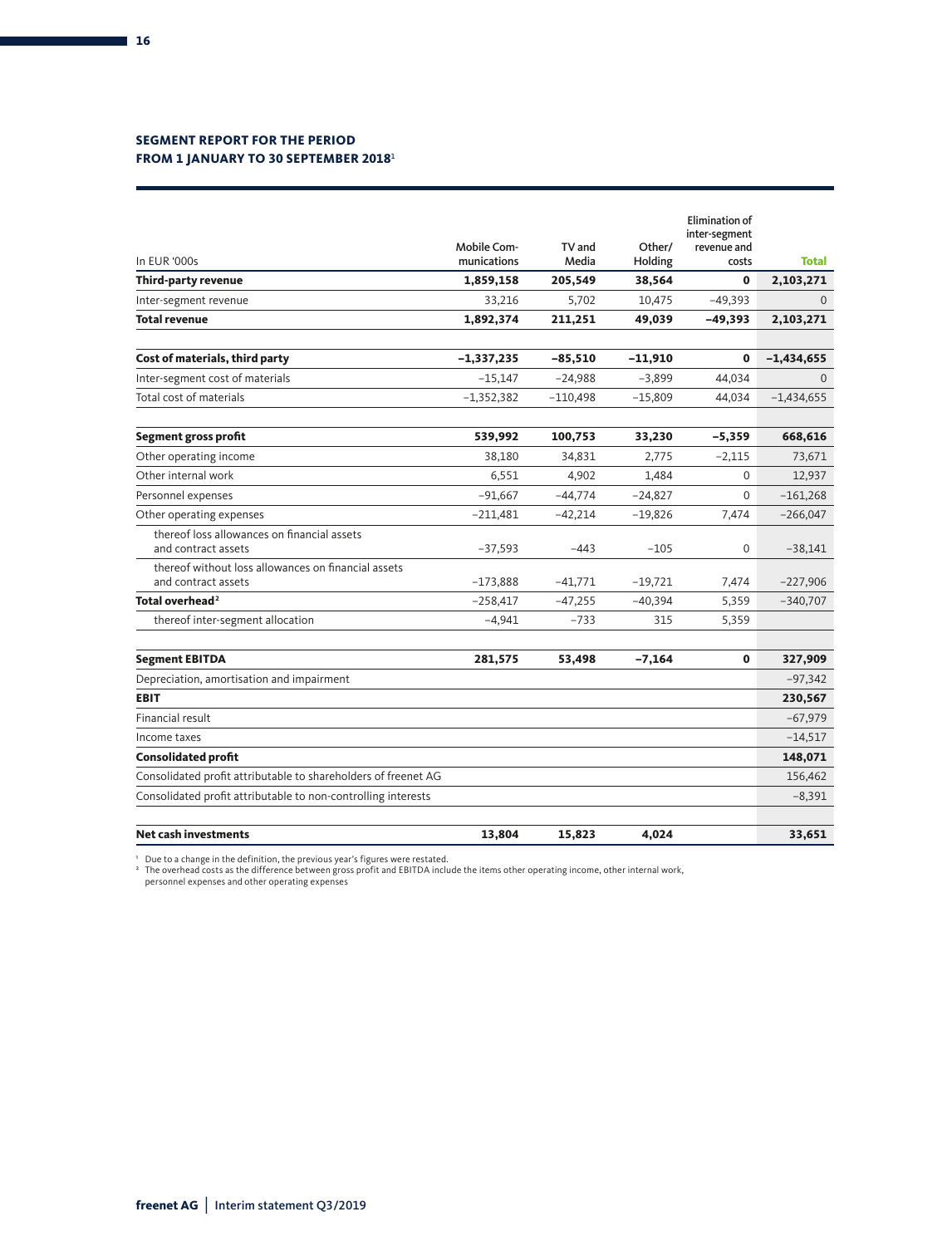# **GLOSSARY**

**Adjusted net debt** Net debt (see "Net debt") less equity investments (see "Equity investments").

**Adjusted debt ratio** Ratio between adjusted net debt (see "Adjusted net debt") and EBITDA (see "EBITDA") generated in the last twelve months.

**ARPU (Mobile Communications)** abbr., Average revenue per user. The customer group-specific usage fee divided by the average number of customers on the relevant reference date.

**Debt ratio** Ratio between net debt (see "Net debt") and EBITDA (see "EBITDA") generated in the last twelve months.

**EBIT** Earnings before interest and taxes.

The definition has been changed as of financial year 2019: see the sections "Internal management system" and "Alternative performance measures" in the current Group management report.

**EBITDA** EBIT (see "EBIT") plus depreciation, amortisation and impairment

**Equity investments** Market value of Sunrise Communications Group AG and CECONOMY AG on the reporting date. The market value of Sunrise Communications Group AG is calculated by multiplying the closing price of the Sunrise share on the Swiss stock exchange by the number of shares held by the freenet Group (11,051,578) as of the relevant reference date. Swiss francs are translated into euros using an officially defined reference date rate based on Bloomberg data. The market value of CECONOMY AG is calculated by multiplying the closing price of the CECONOMY share on the Frankfurt stock exchange by the number of CECONOMY AG shares held by the freenet Group (32,633,555 no-par-value shares) as of the relevant reference date.

**Equity ratio** Ratio between equity to total equity and liabilities.

**Free cash flow** Cash flows from operating activities less CAPEX (see "Net investments") and cash repayments of lease liabilities.

**freenet TV subscribers (RGU)** RGU means "revenue generating unit"; it refers to active freenet TV subscribers.

**Gross profit** Revenue less cost of materials.

**Gross profit margin** Ratio between gross profit and revenue.

**IPTV** abbr., Internet protocol television; refers to the transmission of television programmes and films using the Internet Protocol – as opposed to other broadcasting channels such as cable television, DVB-T2 or satellite.

**Net debt** Long-term and short-term borrowings shown in the balance sheet, less liquid assets, less equity investments (see "Equity investments").

**Net interest expense** Interest and similar income less interest and similar expenses.

**Net investments (CAPEX)** Investments in property, plant and equipment and intangible assets, less proceeds from the disposal of intangible assets and property, plant and equipment.

**Net lease liabilities** Non-current and current lease liabilities shown in the balance sheet, less non-current and current lease assets.

**No-frills** No-frills tariffs deliberately have a simple structure, and in general do not include a subsidised device. Traditionally, they are marketed by way of direct distribution (e.g. online) and not via specialist outlets.

**Postpaid** Mobile services billed subsequently (usually 24-month contracts).

**Prepaid** Mobile services billed in advance.

**waipu.tv registered customers** Customers who have registered free of charge and/or subscribed to one of the feebased tariffs (see "waipu.tv subscribers").

**waipu.tv subscribers** Customers who use subscribed to one of the fee-based tariffs (e.g. Comfort or Perfect).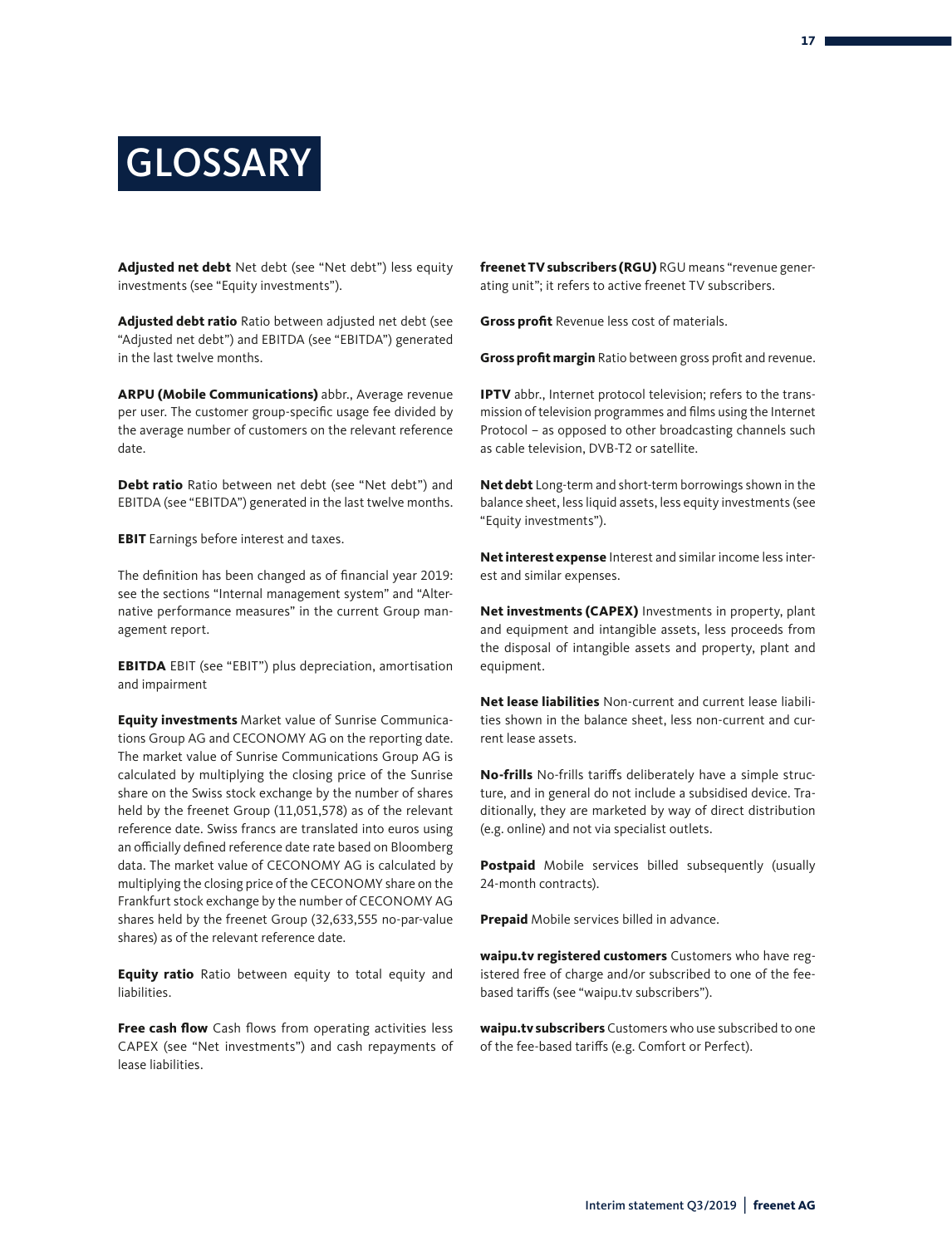# FINANCIAL CALENDAR

| Date             | Event                                                              |  |
|------------------|--------------------------------------------------------------------|--|
| 7 November 2019  | Quarterly Statement as of 30 September 2019 - Third quarter 2019   |  |
| 13 November 2019 | TMT Conference 2019 (Morgan Stanley) Barcelona   Spain             |  |
| 18 November 2019 | Equity Conference (DZ Bank) Frankfurt   Germany                    |  |
| 5 Dezember 2019  | 17th Annual European Conference (Berenberg) Surrey   Great Britain |  |

Further dates, schedule updates and information on roadshows is available at https://www.freenet-group.de/ investor/financial-calendar/index.html

All dates are subject to change.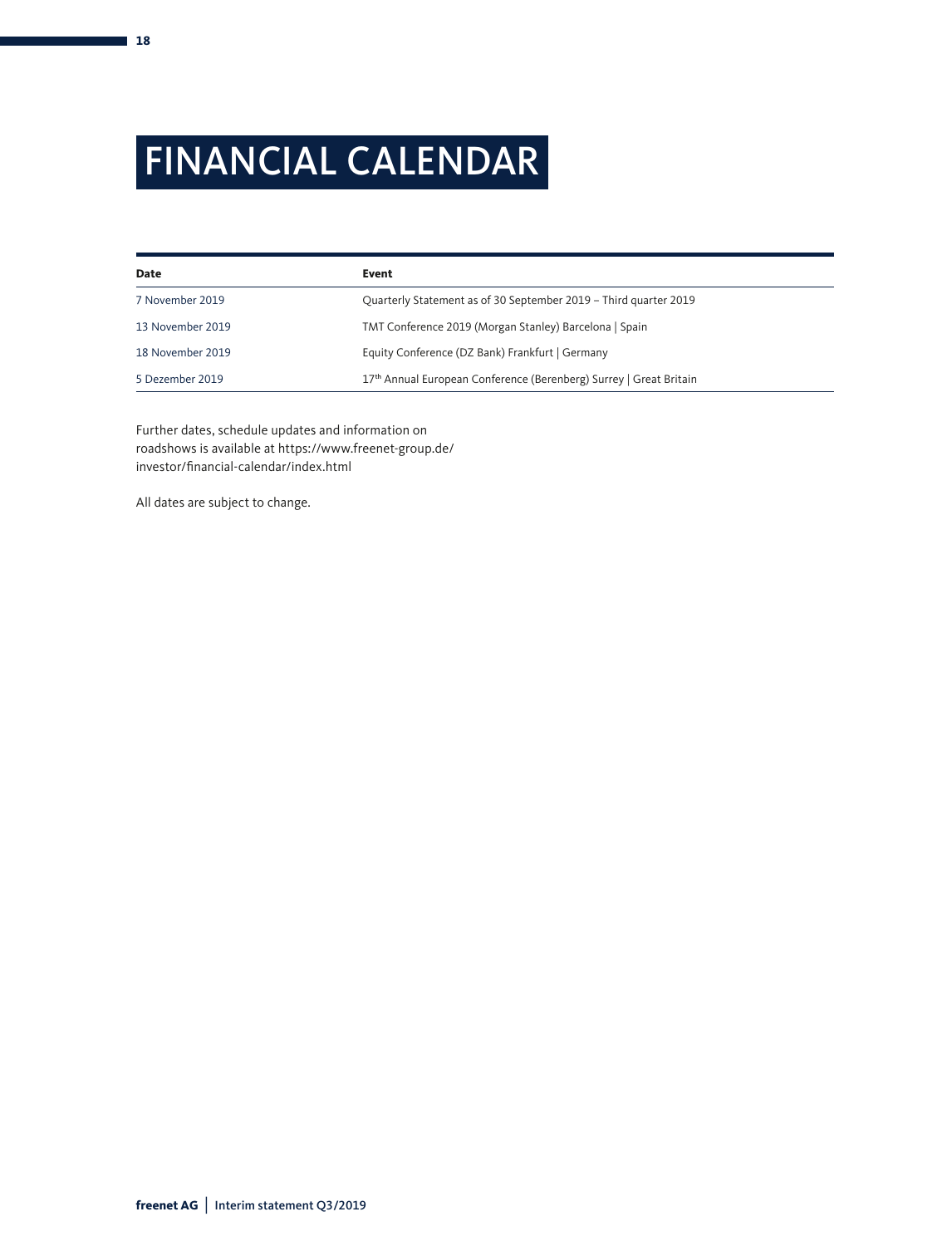# IMPRINT AND CONTACT

### **CONTACT**

**freenet AG** Hollerstraße 126 24782 Büdelsdorf

Phone: +49 (0) 4331/69-10 00 Internet: www.freenet-group.de

**freenet AG Investor relations** Deelbögenkamp 4c 22297 Hamburg, Germany

Phone: +49 (0) 40/5 13 06-7 78 Fax: +49 (0) 40/5 13 06-9 70 Email: investor.relations@freenet.ag

# **CONSULTING, CONCEPT&DESIGN**

Silvester Group, Hamburg www.silvestergroup.com

The annual report and our interim reports are also available for download on the Internet at: http://www.freenet-group.de/investor-relations/publikationen

The English version of the interim statement is a convenience translation of the German version. The German version is legally binding.

Current information regarding freenet AG and the freenet shares is available on our website at: www.freenet-group.de/en.